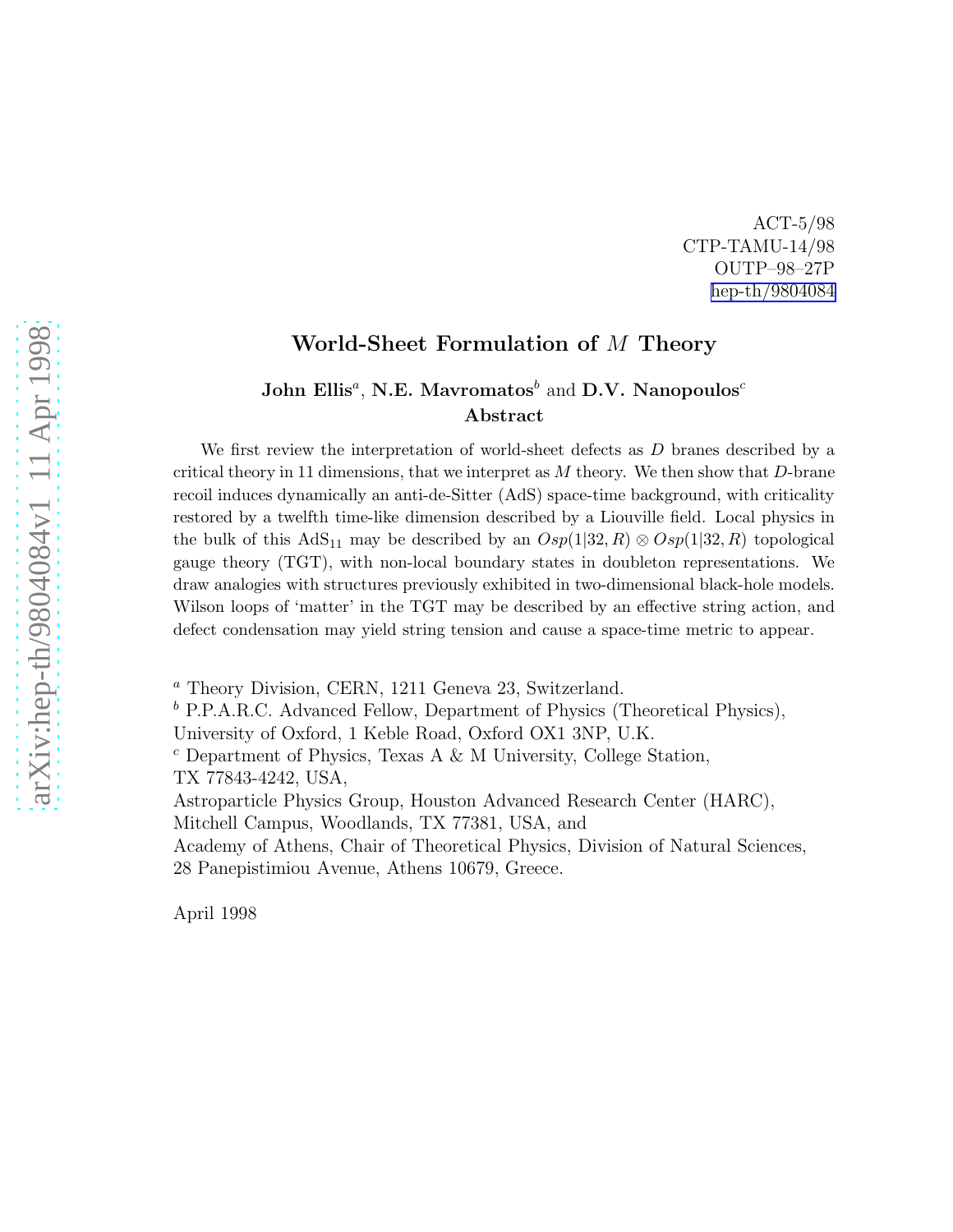## 1 Introduction

The recent exciting developments in the understanding of non-perturbative effects in the theory formerly known as strings [\[1\]](#page-17-0) have led to tantalizing glimpses of a broader framework for the Theory of Everything (TOE), referred to variously as  $M$  or  $F$  theory. This TOE has been approached from several different perspectives. First were the strong-coupling limits of various string theories that had been thought distinct before the advent of duality. Consideration of Type IIA string led to M theory  $[2]$  and that of Type IIB string led to F theory. A second perspective has been provided by the low-energy limit. In the case of M theory, which is Lorentz invariant for non-trivial reasons, this low-energy limit leads to 11-dimensional  $N = 1$ supergravity. The low-energy limit of  $F$  theory is less evident: it is not Lorentz invariant, and the relation to a candidate higher-dimensional supergravity theory is not yet clear. An interesting third perspective has been provided by Matrix theory  $[3]$ , which proposes a non-perturbative formulation of M theory using lightcone quantization.

Wehave offered a fourth perspective [[4](#page-17-0)], based on the world-sheet  $\sigma$ -model formulation of string theory. By extending the space of conformal field theories describing critical string theories to general renormalizable two-dimensional field theories, one is able to address issues in non-critical string theory[[5, 6\]](#page-18-0). The world-sheet renormalization scale may be identified with a Liouville field[[7\]](#page-18-0) whose dynamics is non-trivial away from criticality. One example of an interesting world-sheet field theory is the non-compact Wess-Zumino model  $[8]$  that describes a black hole in  $1+1$ dimensions, which may be formulated as a monopole defect on the world sheet [\[9](#page-18-0)]. We have recently shown that the supersymmetrization of this model is conformal in 11 dimensions[[4\]](#page-17-0), which we interpret as the world-sheet description of the massless solitons that appear in the strong-coupling string approach to M theory. This analysis is reviewed in more detail below, together with some indications that a twelfth dimension might be described by a Liouville field.

A fifth perspective on M theory has been the recent suggestion[[10\]](#page-18-0) that it might be equivalent at short distances to a Chern-Simons topological gauge theory (TGT) based on the supergroup  $Osp(1|32, R) \otimes Osp(1|32, R)$ . The idea that a TGT might underly quantum gravity has been recurrent in recent years. One such theory wasfound at the core of the  $(1 + 1)$ -dimensional string black-hole model  $|11, 12|$  $|11, 12|$  $|11, 12|$  $|11, 12|$  $|11, 12|$ , and it provides a natural incarnation of the holographic principle. The provocative proposal of Horava [\[10\]](#page-18-0) raises several questions: is the choice of supergroup unique? what other degrees of freedom are present in  $M$  theory? what is the nature of the non-trivial dynamics that leads to the generation of space-time? and many others.

The purpose of this paper is to address these questions from the world-sheet perspective outlined above, building a bridge to the TGT perspective that also illuminates many aspects of the relationship between  $M$  theory and  $F$  theory. We recall that the appropriately supersymmetrized world-sheet monopole corresponds to a target-space  $D$  brane, and point out that its recoil induces an anti-de-Sitter (AdS) metric in the 11-dimensional target space, whose corresponding supergroup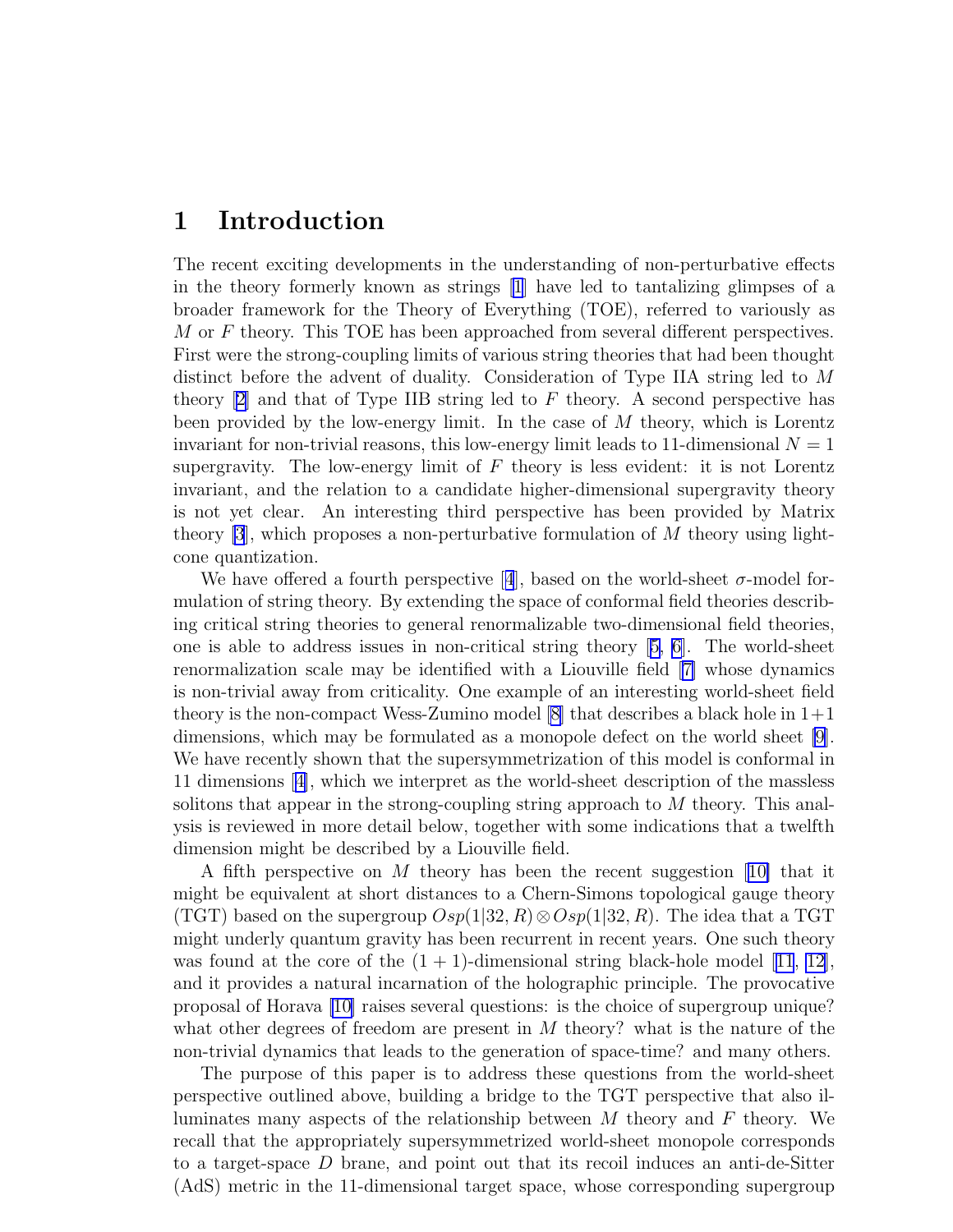<span id="page-2-0"></span>must be at least as large as  $Osp(1|32, R)$ . Within this approach, there is an extra time-like dimension parametrized by a Liouville field. We point out that[[13](#page-18-0)] the minimal supergroup extension of the Lorentz group in  $11 + 1$  dimensions is  $Osp(1|32, R) \otimes Osp(1|32, R)$ , which is broken to  $Osp(1|32, R)$  because of the Lorentz non-invariance of  $F$  theory. Horava's TGT is a local short-distance field theory with the  $Osp(1|32, R) \otimes Osp(1|32, R)$  symmetry, but the full M-theory dynamics involves non-local structures that may be expressed as Wilson loops on the boundary of the 11-dimensional adS space. Singleton[[14](#page-18-0), [15, 16](#page-18-0)] and higher infinite-dimensional unitary representations of  $Osp(1|32, R)$  describe non-local boundary states. We recall that supersymmetric Wilson loops have a string interpretation[[17](#page-18-0)], in terms of which the world-sheet monopoles characterize defects at the interface with AdS space.

The layout of this paper is as follows. In section 2, we review aspects of our previous analysis of the two-dimensional string black-hole model that later find echos in our analysis of M theory. In section 3 we discuss the critical monopole and vortex deformations in superstring in 11 dimensions, and use D-brane recoil to derive in section 4 the corresponding  $AdS_{11}$  metric on target space-time. In section 5 we motivate the appearance of the  $Osp(1|32, R) \otimes Osp(1|32, R)$  supergroup structure in the short-distance TGT, and in section 6 we draw parallels between AdS black holes and our earlier two-dimensional work. In section 7 we develop the interpretation of strings as Wilson loops in this TGT, and in section 8 we make some conjectures and advertize open issues within the perspective developed here.

# 2 Black Holes as World-Sheet Monopole Defects, and the Appearance of TGT at the Core

A relevant precursor of the discussion in this paper is found in the two-dimensional black-hole model. The Euclidean target-space version may be described in terms of a vortex defect on the world sheet [\[18](#page-18-0), [19, 9\]](#page-18-0), obtained as the solution  $X_v$  of the equation

$$
\partial_z \bar{\partial}_z X_v = \frac{i\pi q_v}{2} [\delta(z - z_1) - \delta(z - z_2)] \tag{1}
$$

where  $q_v$  is the vortex charge and  $z_{1,2}$  are the locations of a vortex and antivortex, respectively, which we may map to the origin and the point at infinity. The corresponding solution to (1) is

$$
X_v = q_v \text{Im} \ln z \tag{2}
$$

and we see that the vortex charge  $q_v$  must be integer. To see that the solution (2) corresponds to a black hole, we introduce the space-time coordinates  $(r, \theta)$ :

$$
z \equiv (e^r - e^{-r})e^{i\theta} \tag{3}
$$

in terms of which the induced target-space metric is

$$
ds^2 = \frac{dzd\bar{z}}{1 + z\bar{z}} = dr^2 + \tanh^2 r d\theta^2
$$
 (4)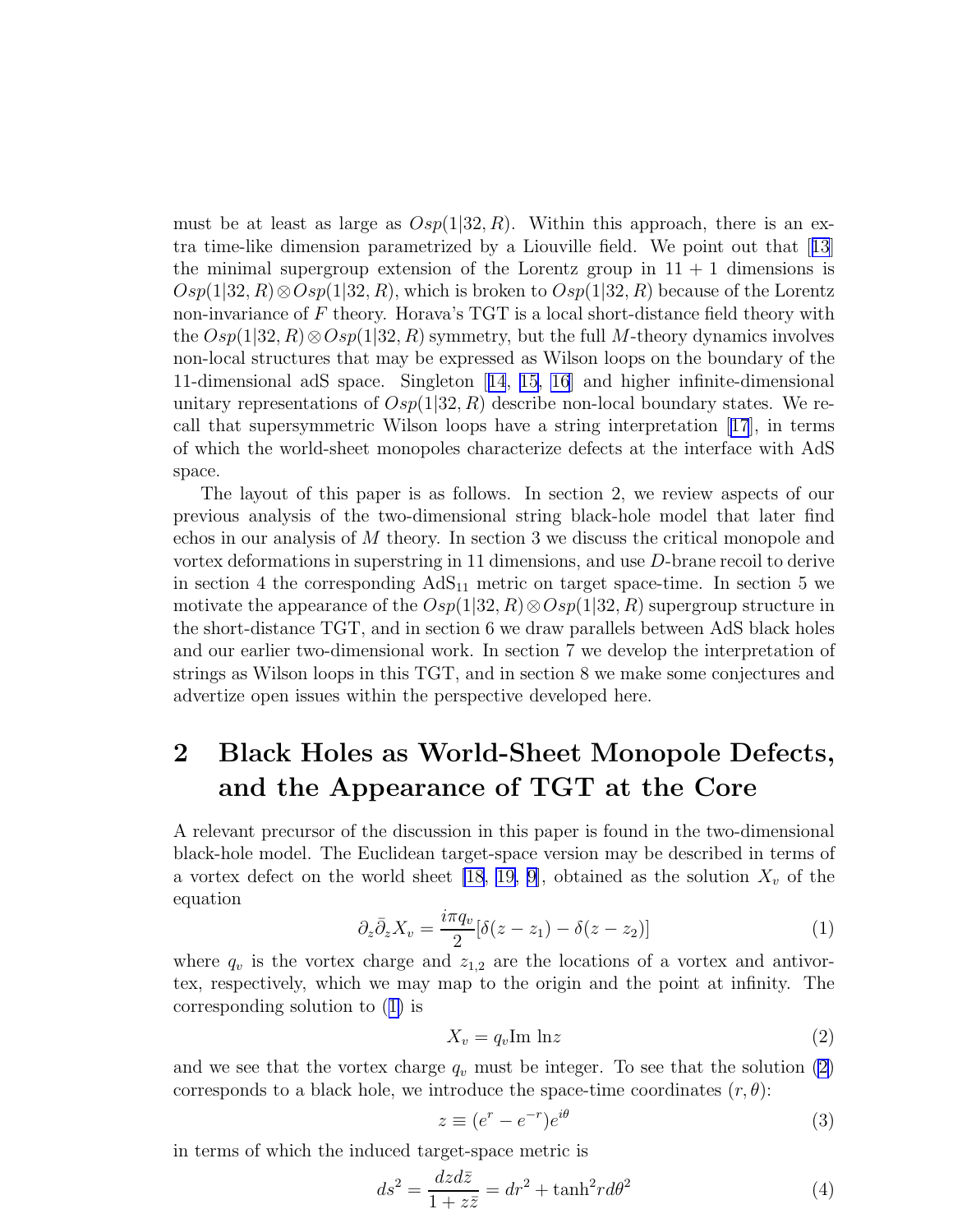<span id="page-3-0"></span>which we recognize as a Euclidean black hole located at  $r = 0$ . We recall that this model can be regarded as an  $SL(2, R)/U(1)$  Wess-Zumino coset model, with gauge field

$$
A_z \to \epsilon^2 \partial_z \theta \tag{5}
$$

as  $r \equiv \epsilon \rightarrow 0$ . We see that the gauge field is singular at the origin, so that the world-sheet defect may be interpreted as a monopole of the compact  $U(1)$  gauge group.

There are related 'spike' configurations which are solutions of the equation

$$
\partial_z \bar{\partial}_z X_m = -\frac{\pi q_m}{2} [\delta(z - z_1) - \delta(z - z_2)] \tag{6}
$$

given by

$$
X_m = q_m \text{Re} \ln z \tag{7}
$$

It is easy to see that single-valuedness of the partition function imposes the following quantization condition:

$$
2\pi\beta q_v q_m = \text{integer} \tag{8}
$$

at finite temperature  $T \equiv \beta^{-1} \neq 0$ . Making the change of variables

$$
|z|^2 \equiv -uv \; : \; u = e^{R+t}, v = -e^{R-t} \tag{9}
$$

and identifying  $R \equiv r + \ln(1 - e^{-r})$ , we see that the 'spike' (7) corresponds to a Minkowski black hole [\[9\]](#page-18-0):

$$
ds^2 = \frac{dzd\bar{z}}{1 + z\bar{z}} = -\frac{dudv}{1 - uv} = dr^2 - \tanh^2 rdt^2
$$
\n<sup>(10)</sup>

The coordinates  $u, v$  are natural in the Wess-Zumino description of the Minkowski black hole, which involves gauging the non-compact  $O(1, 1)$  subgroup of  $SL(2, R)$ . Reparametrizing the neighbourhood of the singularity by  $w \sim \ln u \sim -\ln v$ , one finds a topological gauge theory (TGT) on the world sheet:

$$
S_{CS} = i \int d^2 z \sqrt{h} \frac{k}{2\pi} w \epsilon^{ij} F(A)_{ij} + \dots \tag{11}
$$

where h is the world-sheet metric,  $F$  is the field strength of the non-compact Abelian gauge field, and the dots represent additional 'matter' or 'magnon' fields. Their generic form close to the singularity is [\[8\]](#page-18-0)

$$
-\frac{k}{2\pi}\int d^2z\sqrt{h}h^{ij}D_i aD_j b + \dots \qquad (12)
$$

where  $D_i$  is an  $O(1, 1)$  covariant derivative and  $ab + uv = 1$ . We see from this that a non-zero condensate  $\langle ab \rangle \neq 0$  corresponds to  $\langle uv \rangle \neq 1$  and hence a non-trivial target space-time metric (10).

In this connection, we recall that there appears an enhanced symmetry at the singularity of the black hole[[12](#page-18-0)], since the topological world-sheet theory describing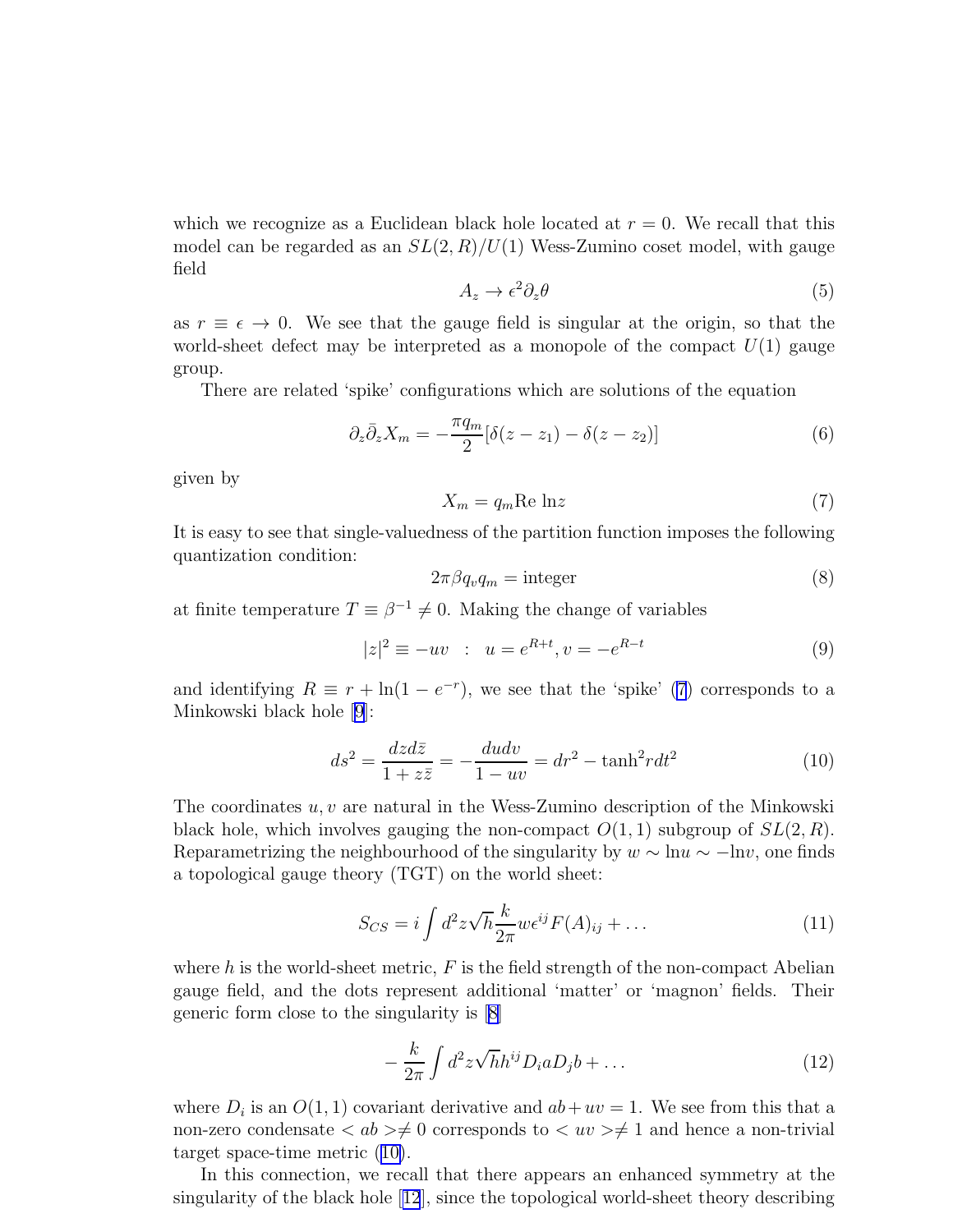<span id="page-4-0"></span>the singularity is characterized by a target  $W_{1+\infty} \otimes W_{1+\infty}$  symmetry. When the space-time metric is generated away from the singularity, there is a spontaneous breaking of  $W_{1+\infty} \otimes W_{1+\infty} \to W_{1+\infty}$  due to the expectation value  $\langle ab \rangle \neq 0$ , associated with Wilson loops surrounding the world-sheet defects.

This is a convenient point to preview the two key ways in which the twodimensional black hole model described above is relevant to the construction of M theory. The world sheet may be mapped onto the target space-time in two dimensions, and this two-dimensional example may usefully be viewed from either perspective. On the world sheet, as we discuss in the next section, when the above monopole solution is supersymmetrized, it becomes a marginal deformation when the string is embedded in an 11-dimensional space-time. We have suggested previously that this limit corresponds to the masslessness of the D-brane representation of target-space black holes in the strong-coupling limit of  $M$  theory when it becomes 11-dimensional. The monopoles can be viewed as puncturing holes in the world sheet through which the core of the space-time theory can be visualized.

On the other hand, interpreting the two-dimensional model from the space-time point of view, we see at the core a TGT with a non-compact gauge group, analogous to that proposed by Horava[[10\]](#page-18-0). The task we tackle in Section 4 is that of identifying the 'matter' fields that appear around the core by analogy with the fields  $a, b$  above, whose condensation generates the space-time metric. Before addressing these issues, though, we first examine more closely the supersymmetric world-sheet monopole model in an 11-dimensional space time.

### 3 Critical Defects in 11-Dimensional Superstring

The supersymmetrization of the above world-sheet defects may be represented using a sine-Gordon theory [\[19](#page-18-0), [4\]](#page-17-0) with local  $n = 1$  supersymmetry, which has the following monopole deformation operator:

$$
V_m = \bar{\psi}\psi : \cos[\frac{q_m}{\beta_{n=1}^{1/2}}(\phi(z) - \phi(\bar{z}))]:
$$
\n(13)

where the  $\psi, \bar{\psi}$  are world-sheet fermions with conformal dimensions  $(1/2, 0), (0, 1/2)$ respectively, and  $\phi$  is a Liouville field. The effective temperature  $1/\beta_{n=1}$  is related to the matter central charge by [\[19\]](#page-18-0)

$$
\beta_{n=1} = \frac{2}{\pi(d-9)}\tag{14}
$$

where we assume that  $d > 9$ . The corresponding vortex deformation operator is

$$
V_v = \bar{\psi}\psi : \cos[2\pi q_v \beta_{n=1}^{1/2} (\phi(z) + \phi(\bar{z}))]:
$$
\n(15)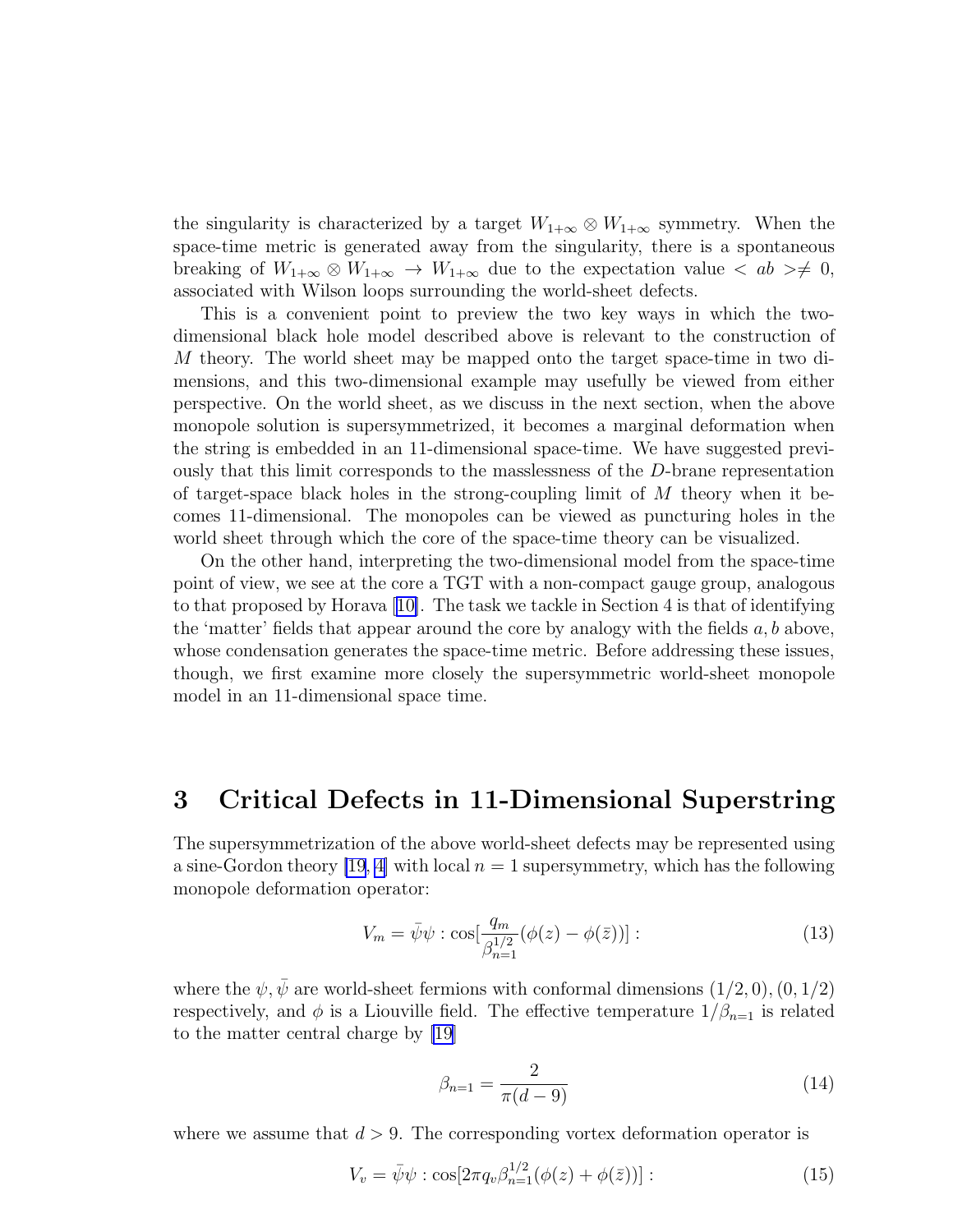where  $q_v$  is the vortex charge. Including the conformal dimensions of the fermion fields, we find that the conformal dimensions of the vortex and monopole operators are

$$
\Delta_v = \frac{1}{2} + \frac{1}{2}\pi\beta_{n=1}q_v^2 = \frac{1}{2} + \frac{q_v^2}{(d-9)}, \ \Delta_m = \frac{1}{2} + \frac{1}{8\pi\beta_{n=1}}q_m^2 = \frac{1}{2} + \frac{q_m^2(d-9)}{16} \tag{16}
$$

respectively. We see that the supersymmetric vortex deformation with minimal charge  $|q_v| = 1$  is marginal when the matter central charge  $d = 11$ . Below this limiting value, the vortex deformation is irrelevant. The quantization condition imposed by single-valuedness of the partition function tells us that the minimum allowed charge for a dual monopole defect is  $|q_m| = (d-9)/4$ , which is irrelevant for  $14.04 > d > 11$ . We therefore see that  $d = 11$  is the critical dimension in which both the supersymmetric vortex and monopole deformations are marginal. On the world sheet, this corresponds to a Berezinskii-Kosterlitz-Thouless transition [\[20](#page-18-0)], with an unstable plasma phase of free vortex defects in  $11 < d < 14.04$ , whilst monopoles are bound for matter central charges  $d > 14.04$ . We note that  $d = 11$ is the maximal dimensionality of space in which it is possible to have Lorentzcovariant local supersymmetric theories, whilst if one relaxes the requirement of Lorentz covariance a 12– (or higher–) dimensional target space may be allowed [\[21](#page-19-0)].

In terms of the 'temperature'([14\)](#page-4-0), associated with the central-charge deficit of the matter theory, the above pattern of phases may be expressed as follows:

- (i)  $T < T_{BKT-vortex}$ , corresponding to  $d < 11$ : vortices bound, monopoles free,
- (ii)  $T_{BKT-vortex} < T < T_{BKT-monop}$  corresponding to  $11 < d < 14.04$ : plasma of vortices and monopoles,
- (iii)  $T > T_{BKT-monop}$  corresponding to  $d > 14.04$ : monopoles bound, vortices free.

where the two critical Berezinskii-Kosterltiz-Thouless temperatures are familiar from the two-dimensional XY model[[20](#page-18-0)]. In our Liouville picture, these critical temperatures correspond to critical values of the central charge d, as explained above, whereas in critical strings such temperatures correspond to critical values of the radius of the compactified dimension[[18\]](#page-18-0).

We have argued that these defects correspond to  $D$  branes, since correlators involving defects and closed-string operators have cuts for generic values of  $\Delta_{v,m}$ . These cause the theory to become effectively that of an open string. One may then impose Dirichlet boundary conditions on the boundaries of the effective world sheet, i.e., along the cuts, obtaining solitonic D-brane configurations which become massless when  $d \to 11$ . The world-sheet Berezinskii-Kosterlitz-Thouless transition when  $d = 11$  corresponds to the D-brane condensation that occurs in the strongcoupling limit of  $M$  theory. It is known that the low-energy limit of this critical theory is provided by 11-dimensional supergravity, which possesses only 3- and 5 brane solitonic solutions.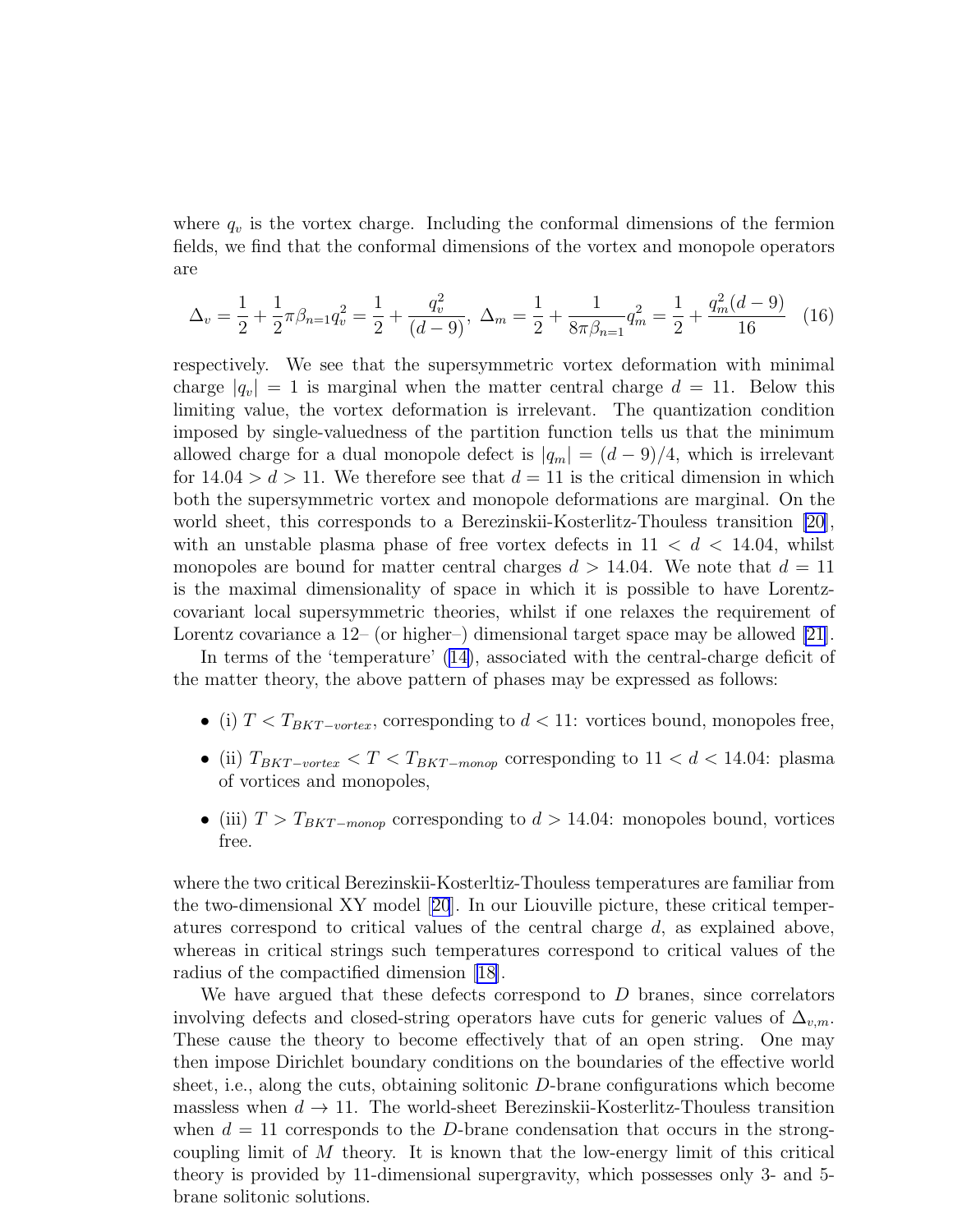## <span id="page-6-0"></span>4 Anti-de-Sitter Space Time from D-Particle Recoil

In this section we discuss how eleven-dimensional anti-de-Sitter space time  $AdS_{11}$ arises from our Liouville approach to D-brane recoil[[22\]](#page-19-0). The D brane is described as above by a world-sheet defect, whose interaction with a closed-string state is described by a pair of logarithmic deformations [\[23\]](#page-19-0), corresponding to the collective coordinate  $y_i$  and velocity  $u_i$  of the recoiling D particle [\[24, 25\]](#page-19-0). Before the recoil, the world-sheet theory with defects is conformally invariant. However, the logarithmic operators are slightly relevant[[24](#page-19-0)], in a world-sheet renormalization group sense, with anomalous dimension  $\Delta = -\frac{\tilde{\epsilon}^2}{2}$  $\frac{z}{2}$ , where  $\epsilon$  is a regularization parameter specified below. Thus, the recoiling  $D$  particle is no longer described by a conformal theory on the world sheet. To restore conformal invariance, one has to invoke Liouville dressing  $[6]$ , which increases the target space-time dimensionality to  $d+1$ . Because ofthe supercriticality [[5\]](#page-18-0) of the central charge d of the stringy  $\sigma$  model, which had been critical before including recoil effects, the Liouville field has Minkowski signature in this approach. In evaluating the  $\sigma$ -model path integral, it is convenient to work with a Euclidean time  $X^0$  in the d-dimensional base space.<sup>1</sup> Thus we obtain an effective curved space-time manifold F in  $d+1$  dimensions, with signature  $(1, d)$ , which is described[[26](#page-19-0)] by a metric of the form:

$$
G_{00} = -1, G_{ij} = \delta_{ij}, G_{0i} = G_{i0} = f_i(y_i, t) = \epsilon(\epsilon y_i + u_i t), i, j = 1, ..., d \quad (17)
$$

where the regularization parameter  $\epsilon \to 0^+$  is related [\[24](#page-19-0)] to the world-sheet size L via

$$
\epsilon^{-2} \sim \eta \ln(L/a)^2,\tag{18}
$$

where  $\eta = -1$  for a Liouville mode t of Minkowski signature, and a a world-sheet short-distance cutoff. The quantities  $y_i$  and  $u_i$  represent the collective coordinates and velocity of a d-dimensional D(irichlet)-particle.

In our case, the original theory is conformal for  $d = 11$ , so the F manifold has twelve dimensions. The D particle is a point-like stringy soliton, with  $d = 11$ collective coordinates satisfying Dirichlet boundary conditions on the open world sheet that appears in the presence of a defect. Thus the above Liouville theory describes a 12-dimensional space time with two times [\[21\]](#page-19-0) if the basis space is taken to have Minkowski signature. The fact that the Liouville  $\sigma$ -model dilaton is linear in time reflects the non-covariant nature of the background[[5\]](#page-18-0). This is consistent with the Lorentz-non-covariant formalism of 12-dimensional superstrings [\[21](#page-19-0)], which reflects the need to use null vectors to construct the appropriate supersymmetries. In our approach, this non-covariant nature is a natural consequence of the Liouville dressing, prior to supersymmmetry, but this remark provides for a smooth supersymmetrization of the results.

<sup>&</sup>lt;sup>1</sup>Note that the time  $X^0$  is therefore distinct from the Liouville time t, which necessarily has Minkowski signature. In the case of gauge theories, the Euclidean time  $X^0$  may be thought of as temperature.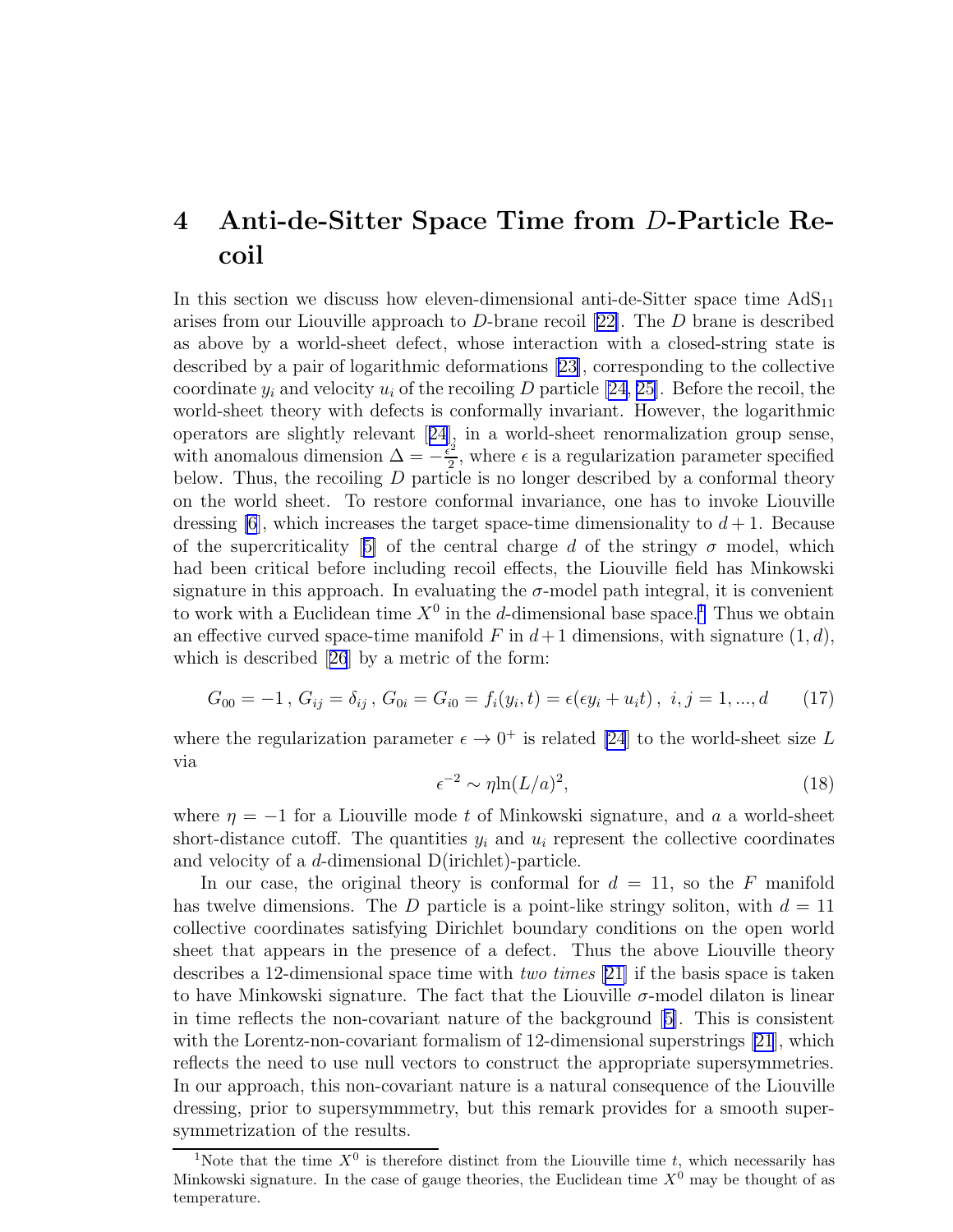We recall[[26\]](#page-19-0) that the components of the Ricci tensor for the above 12-dimensional F manifold are:

$$
R_{00} = -\frac{1}{(1 + \sum_{i=1}^{d} f_i^2)^2} \left( \sum_{i=1}^{d} f_i \frac{\partial f_i}{\partial t} \right) \left[ \sum_{j=1}^{d} \frac{\partial f_j}{\partial y_j} \left( 1 + \sum_{k=1, k \neq j}^{d} f_k^2 \right) \right]
$$
(19)

$$
+ \frac{1}{(1+\sum_{i=1}^d f_i^2)} \left[ \sum_{i=1}^d \frac{\partial^2 f_i}{\partial y_i \partial t} \left( 1 + \sum_{j=1, j \neq i}^d f_j^2 \right) \right]
$$
(20)

$$
R_{ii} = \frac{1}{(1 + \sum_{k=1}^{d} f_k^2)^2} \left\{ \frac{\partial f_i}{\partial y_i} \left( \sum_{j=1}^{d} f_j \frac{\partial f_j}{\partial t} \right) - (1 + \sum_{k=1}^{d} f_k^2) \frac{\partial^2 f_i}{\partial y_i \partial t} + \frac{\partial f_i}{\partial y_i} \left[ \sum_{j=1, j \neq i}^{d} \frac{\partial f_j}{\partial y_j} \left( 1 + \sum_{k=1, k \neq j}^{d} f_k^2 \right) \right] \right\}
$$
(21)

$$
R_{0i} = \frac{f_i}{(1 + \sum_{k=1}^d f_k^2)^2} \left\{ \frac{\partial f_i}{\partial y_i} \left( \sum_{j=1}^d f_j \frac{\partial f_j}{\partial t} \right) - \left( 1 + \sum_{k=1}^d f_k^2 \right) \frac{\partial^2 f_i}{\partial y_i \partial t} \right\} \tag{22}
$$

$$
R_{ij} = \frac{1}{(1 + \sum_{k=1}^d f_k^2)^2} f_i f_j \frac{\partial f_i}{\partial y_i} \frac{\partial f_j}{\partial y_j}
$$
(23)

We consider below the asymptotic limit:  $t \geq 0$ . Moreover, we restrict ourselves to the limit where the recoil velocity  $u_i \to 0$ , which is encountered if the D particle is very heavy, with mass  $M \propto 1/g_s$ , where  $g_s \to 0$  is the dual string coupling. In such a case the closed string state splits into two open ones 'trapped' on the Dparticle defect. The collective coordinates of the latter exhibit quantum fluctuations oforder [[22\]](#page-19-0)  $\Delta y_i \sim |\epsilon^2 y_i|$ . From the world-sheet point of view [[9](#page-18-0)], this case of a very heavy D particle corresponds to a strongly-coupled defect, since the coupling e of the world-sheet defect is related to the dual string coupling  $g_s$  by

$$
e\sqrt{\pi/3} \propto \frac{1}{\sqrt{g_s}}\tag{24}
$$

corresponding to a world-sheet/target-space strong/weak coupling duality.

In the limit  $u_i \to 0$ , (23) implies that the only non-vanishing components of the Ricci tensor are:

$$
R_{ii} \simeq \frac{\partial f_i}{\partial y_i} \left( \sum_{j=1;j \neq i}^d \frac{\partial f_j}{\partial y_j} [1 + \mathcal{O}(\epsilon^4)] \right) \frac{1}{(1 + \sum_{k=1}^d f_k^2)^2} \simeq \frac{-(d-1)/|\epsilon|^4}{(\frac{1}{|\epsilon|^4} - \sum_{k=1}^{d-1} |y_i|^2)^2} + \mathcal{O}(\epsilon^8)
$$
\n(25)

where we have taken into account  $(18)$  and the Minkowski signature of the Liouville mode t. Thus, in this limiting case and for large  $t \geq 0$ , the Liouville mode decouples from the residual d-dimensional manifold. We may write (25) as

$$
R_{ij} = \mathcal{G}_{ij} R \tag{26}
$$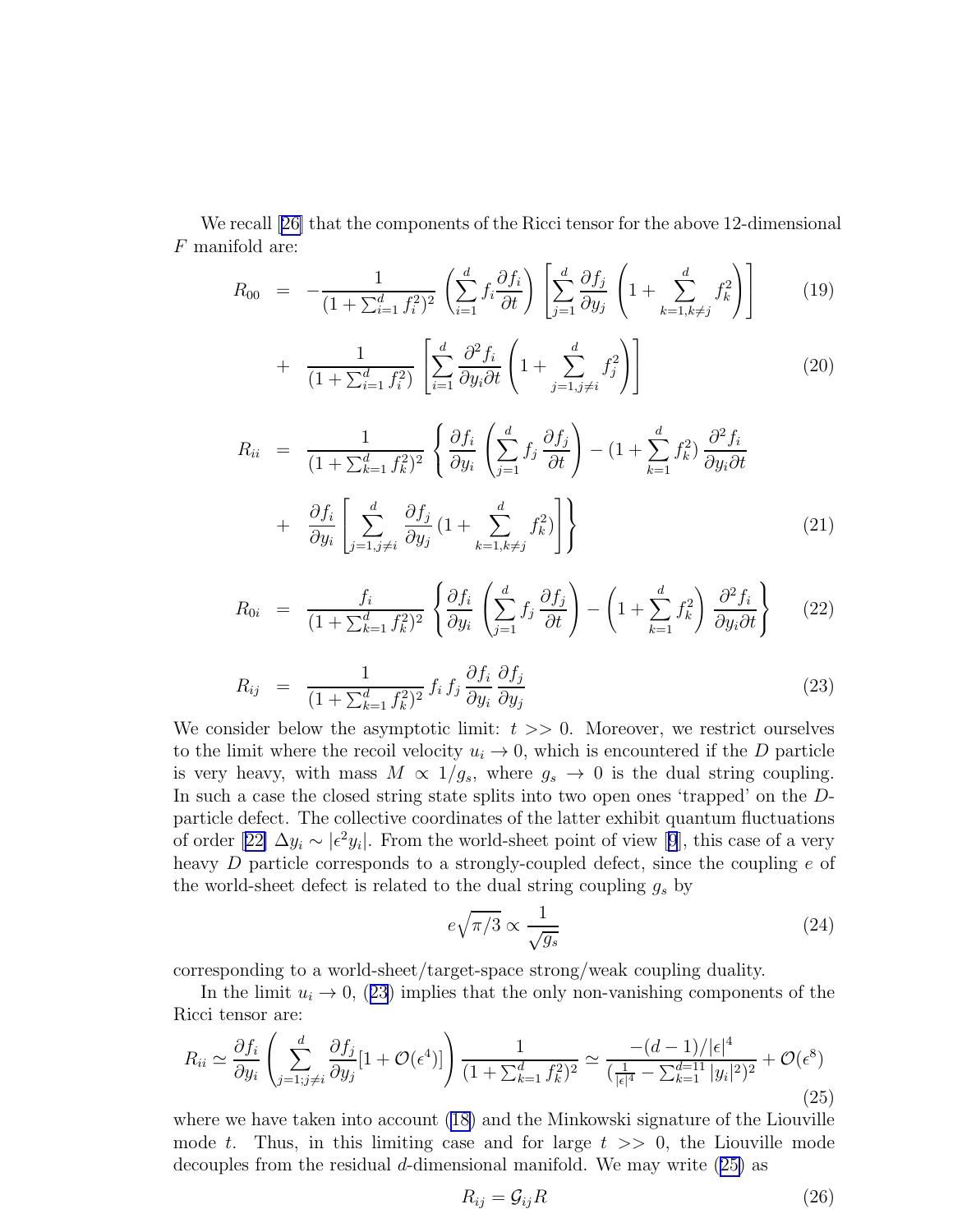where  $\mathcal{G}_{ij}$  is a dimensionless diagonal metric, corresponding to the line element:

$$
ds^{2} = \frac{|\epsilon|^{-4} \sum_{i=1}^{d} dy_{i}^{2}}{\left(\frac{1}{|\epsilon|^{4}} - \sum_{i=1}^{d} |y_{i}|^{2}\right)^{2}}
$$
(27)

This metric describes the interior of a d-dimensional ball, which is the Euclideanized version of an AdS space time [\[27](#page-19-0)]. One can easily check that the curvature of the Minkowski version of (27) is *constant* and *negative*:  $R = -4d(d-1)|\epsilon|^4$ , independent of the exact location of the D brane.

It is interesting that the metric of the space time (27) exhibits a coordinate singularity at  $\sum_{i=1}^d |y_i|^2 = |\epsilon|^{-4}$ , which prevents a naive extension of the *open* ball  $B^d$  to the *closed* ball  $\overline{B}^d$ , including the boundary sphere  $S^{d-1}$ . The metric that extendsto  $\overline{B}^d$  is provided by a conformal transformation of (27) [[27\]](#page-19-0):

$$
d\tilde{s}^2 = \mathcal{F}^2 ds^2 \tag{28}
$$

Choosing, say,  $\mathcal{F} = |\epsilon|^{-4} - \sum_{i=1}^d |y_i|^2$  results in  $d\tilde{s}^2$  being associated with the metric on a sphere  $S^{d-1}$  of radius  $\frac{1}{|\epsilon|^2}$ . In general,  $\mathcal F$  may be changed by any conformal transformation, leading to a conformally invariant Euclidean  $S^{d-1}$  space as the boundary of an AdS<sub>d</sub> space time, whose metric is invariant under the Lorentz group  $SO(1, d)$ .

We close this section by recalling that AdS space time is the only type of constantcurvature background, for space time dimensionality  $d > 2$ , which is consistent with local supersymmetry[[28\]](#page-19-0). This is of vital importance here, because D branes are stable only in superstring theories.

## 5 Specification of the Local Theory in the  $AdS_{11}$ Bulk

The important property of AdS space times for the next part of our discussion is the existence of powerful theorems implying that, if a classical field theory is specified in the boundary of the AdS space, then it has a unique extension to the bulk[[27](#page-19-0), [29](#page-19-0)]. These theorems underly the holographic nature of field/string theories in AdS space times, in the sense that all the information about the bulk AdS theory is encoded in the boundary theory [\[30, 27\]](#page-19-0).

The question now arises, what is the bulk  $AdS_{11}$  theory underlying M theory? Some clues are provided by the construction of  $AdS_{11}$  given in the previous section. It is natural to look for a theory that becomes local in the short-distance limit. This theory should, moreover, have a local symmetry that arises naturally in such a framework. The natural candidates are gauge theory and gravity, combined of course with supersymmetry. In the case of gauge theory, since a conventional quadratic kinematic term is irrelevant by simple dimensional counting in more than four spacetime dimensions, the most likely possibility is a Topological Gauge Theory (TGT) of Chern-Simons type. Furthermore, since it is known in principle how supergravity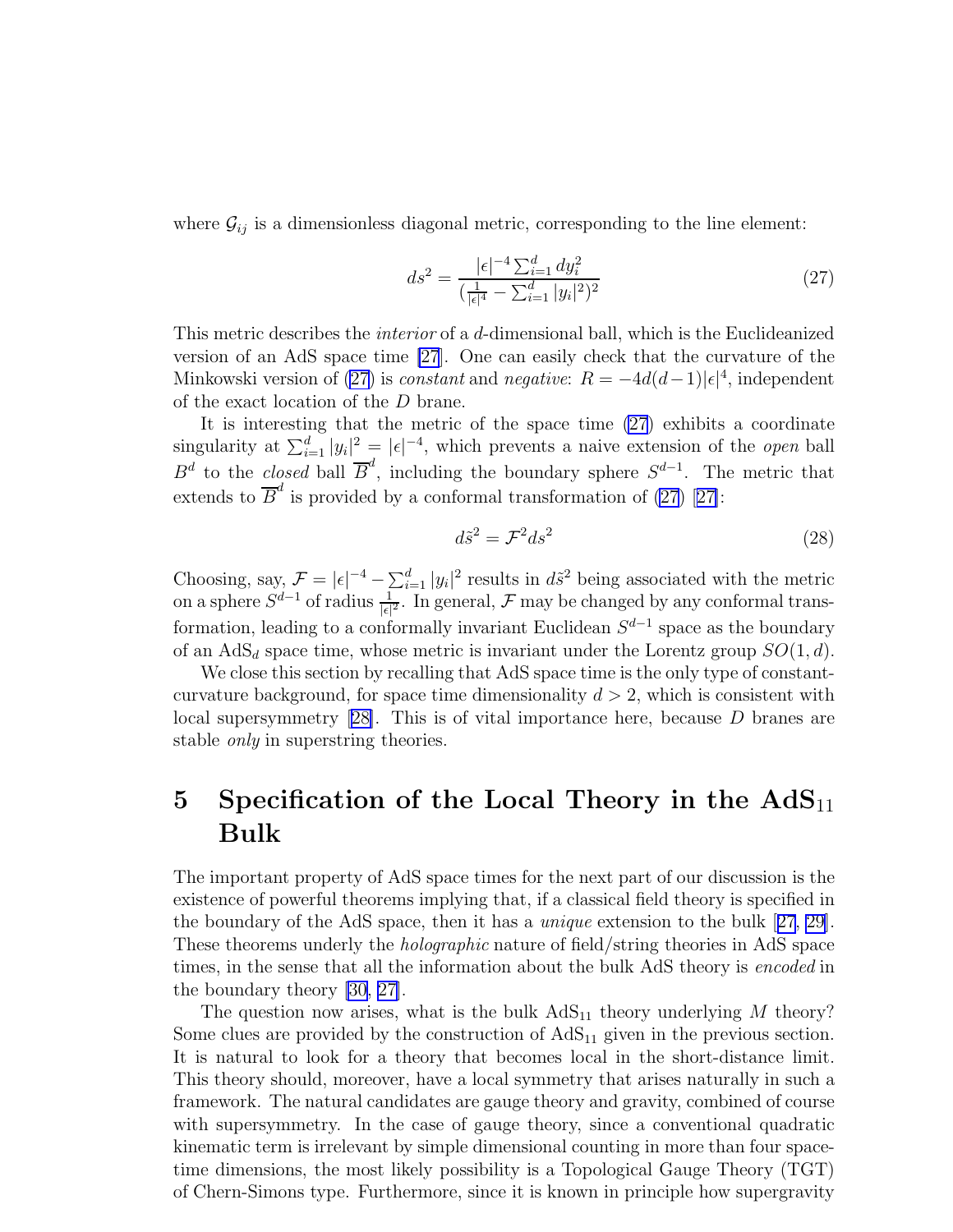may arise from an underlying TGT[[31](#page-19-0)], this may also provide a framework in which the notion of a space-time metric emerges dynamically. The remaining issue is the choice of gauge supergroup, and this is where the above construction of the  $AdS_{11}$ target space-time geometry can provide key input into the short-distance formulation of M theory as a supersymmetric TGT.

The minimal supergroup that incorporates the space-time symmetry of  $AdS_{11}$ is  $Osp(1|32, R)$ , so this should be a subsupergroup of the conjectured gauge supergroup. However, our world-sheet approach provides a hint that the full gauge supergroup should be larger than this. We recall that the departure from criticality inherent to the non-trivial D-brane recoil that generates  $AdS_{11}$  could be absorbed by introducing a time-like Liouville field. This leads to an underlying  $(2, 10)$  space-time signature, or  $(1, 11)$  in the Euclideanized version needed for an adequate definition of the path integral. We also recall that there is an isomorphism between the minimal supergroup extension of the Lorentz group  $SO(1,11)$ and  $Osp(1|32, R) \otimes Osp(1|32, R)$  [\[13](#page-18-0)]. It is therefore natural to propose that this may play a rôle in the supergroup of the local TGT. Note, however, that the Liouville field decouples in the conformal limit of zero recoil, and that the background field is linear, so any underlying  $SO(1, 11)$  or  $Osp(1|32, R) \otimes Osp(1|32, R)$  symmetry must be at least spontaneously broken. The natural minimal possibility is a  $Osp(1|32, R) \otimes Osp(1|32, R) \rightarrow Osp(1|32, R)$  symmetry-breaking pattern, with the breaking accompanied by the appearance of an  $AdS_{11}$  metric at the world-sheet Berezinskii-Kosterlitz-Thouless transition point.

This is similar to the symmetry-breaking pattern prposed by[[10\]](#page-18-0). In that analysis, the particular gauge supergroup  $Osp(1|32, R) \otimes Osp(1|32, R)$  arose as the minimal supersymmmetric extension of  $Osp(1|32, R)$  with 64 supercharges [\[13,](#page-18-0) [32\]](#page-19-0), which are necessary in M theory to ensure parity invariance and in order to obtain a consistent compactification of  $M$  theory to a heterotic string with the gauge group  $E_8 \otimes E_8$  [\[33\]](#page-19-0). In our Liouville approach, such a group arises independently and naturally from the presence of the 'auxiliary' Liouville field.

## 6 Relation to Two-Dimensional Structures

Itis known from the analysis in [[16](#page-18-0)] that the contraction of  $Osp(1|32, R) \otimes Osp(1|32, R)$ with the Poincare symmetry in 11-dimensional space time leads to a single diagonal  $Osp(1|32, R)^2$ .

Following[[15\]](#page-18-0), we now recall that  $Osp(1|32, R)$  has a two-dimensional maximal subsupergroup  $Osp(16/2, R)$ , which has been argued to capture the dynamics of D0 particles in the matrix-model approach to M-theory [\[3\]](#page-17-0). The maximal even subgroup of  $Osp(16/2, R)$  is in turn  $Sp(2, R) \otimes SO(16)$ . It was argued in [\[15](#page-18-0)] that the factor  $Sp(2, R)$  corresponds to an AdS<sub>2</sub> extension of the Poincare group in the longitudinal directions of the matrix D-brane theory. The connection to this formulation of D0

<sup>&</sup>lt;sup>2</sup>Thetwo factors correspond to different spinor representations of the  $SO(1,11)$  algebra [[15, 16\]](#page-18-0).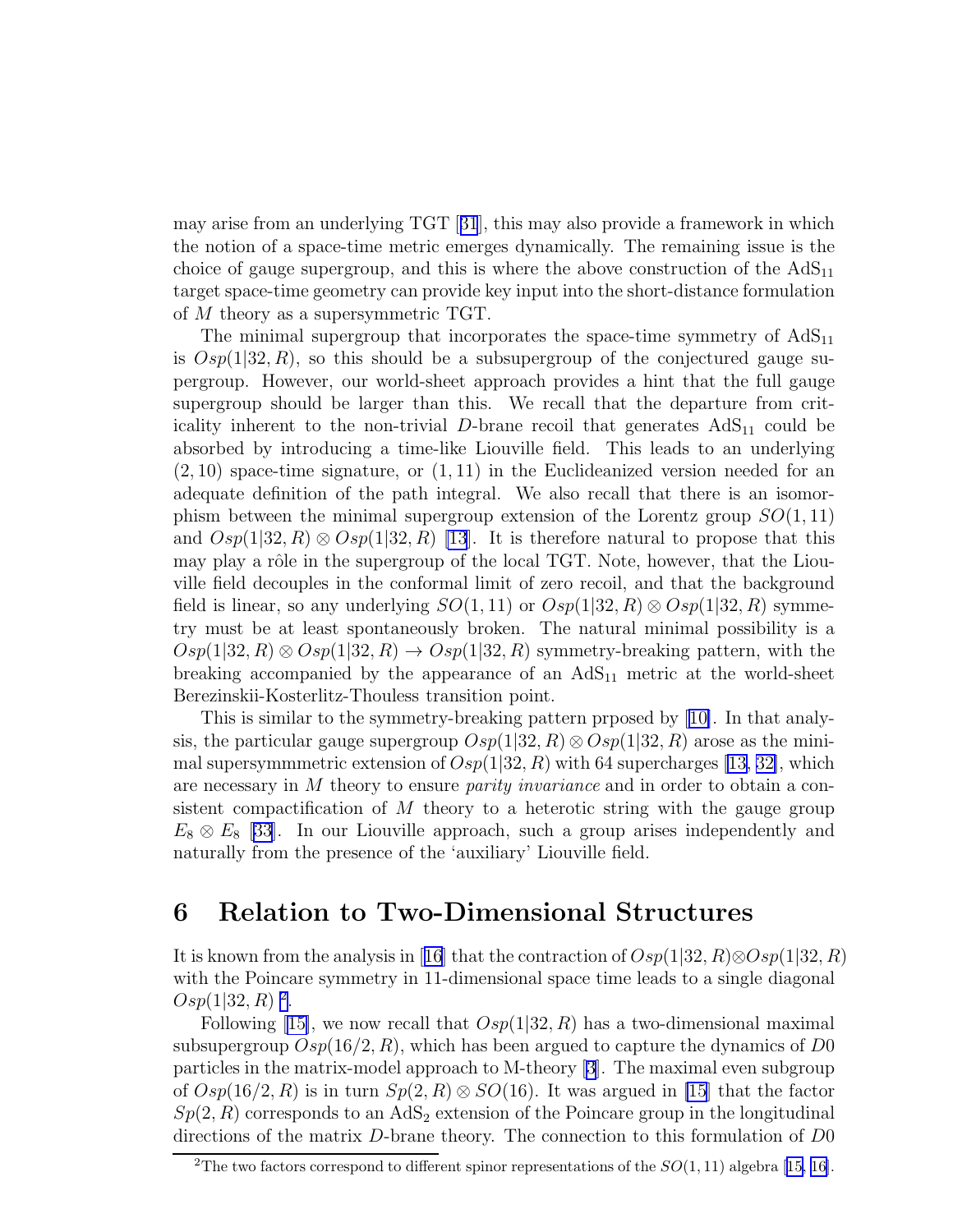particles supports the motivation for the D-brane interpretation of the world-sheet defects and the recoil calculation presented earlier.

The singleton representations of  $Sp(2, R)$ , which live on the boundary of  $AdS_2$ , when expanded in a 'particle basis', consist of an infinite tower of discrete-momentum states with ever-increasing quantized  $U(1)$  eigenvalues [\[32](#page-19-0)]. Such an infinite tower of states was identified in [\[15\]](#page-18-0) with the infinite tower of D0 branes with quantized longitudinal momentum that appear in matrix theory in the infinite-momentum frame [\[3](#page-17-0)]. This is consistent with the conjecture[[30](#page-19-0)] that the conformally invariant field theory of the singleton representation on the boundary of  $AdS<sub>2</sub>$  is associated with an  $N = 16$   $U(n \to \infty)$  Yang-Mills quantum-mechanical theory [\[15](#page-18-0)], which in turn describes matrix theory in the infinite-momentum frame.

We observe here that  $Sp(2, R)$  is isomorphic to  $SO(2, 1)$ , as well as to  $AdS_2$ . This may be related to the possibility of associating two-dimensional space times with three-dimensional Chern-Simons theories, whose dimensional reduction leads to  $AdS<sub>2</sub>$ . This possibility recalls that of two-dimensional stringy black-hole space times [\[9\]](#page-18-0), as briefly reviewed in section 2. The appearance of a D-particle space time  $AdS_2 \otimes O(16)$  through the 'breaking' (described by the contraction with Poincare symmetry) of  $Osp(1/32, R) \otimes Osp(1/32, R)$  parallels the breaking of  $W_{1+\infty} \otimes W_{1+\infty} \to$  $W_{1+\infty}$  in that case. In the analysis of [\[9](#page-18-0)], the association of the two-dimensional model with a three-dimensional Chern-Simons theory with  $\mathbb{CP}^1$  'magnon' fields  $a, b$ that represent matter away from the black-hole singularity, leads to an interesting symmetry-breaking pattern. A renormalization-group analysis has shown that space time appears as a non-trivial (infrared) fixed point of the flow. We present in the next section an alternative formulation of the appearance of a space-time metric in the full M theory.

The appearance of D0 particles provides a nice consistency check of the approach we used in section 4, employing Liouville  $D$ -particle recoil to obtain  $AdS_{11}$ dynamically. We now observe that  $AdS<sub>2</sub>$  structures can be associated with topology change in  $AdS_{11}$ . To see this, we first review briefly the relevant properties of  $AdS$ space times  $[34, 27]$  $[34, 27]$  $[34, 27]$ . For concreteness, we describe explicitly the  $AdS<sub>4</sub>$  case of  $[34]$ . Thegeneralization to  $AdS_d$ , for general d, is straightforward [[27](#page-19-0)]. The Minkowskisignature AdS Schwarzschild black hole solution of [\[34\]](#page-19-0) corresponds to a metric line element of the form:

$$
ds^{2} = -V(dt)^{2} + V^{-1}(dr)^{2} + r^{2}d\Omega^{2}
$$
\n(29)

where  $d\Omega^2$  is the line element on a round two-sphere, r the radial coordinate of the AdS space, and  $t$  is the time coordinate. The Euclidean version of the space time has the topology  $X_2 = B^2 \otimes S^{n-1}$ , where  $n = 3$  for [\[34](#page-19-0)].

According to the analysis of [\[34\]](#page-19-0), there are two relevant critical temperatures in the AdS black-hole system:

(i) the specific heat of a gas of black holes changes sign at the lowest critical temperature  $T_0$ . For  $T < T_0$  there is only radiation, and the topology of the finitetemperaturespace time is  $X_1 = B^n \otimes S^1$ , where  $n = 3$  in [[34](#page-19-0)].

(ii) At temperatures above  $T_0$ , the topology of the space time changes to include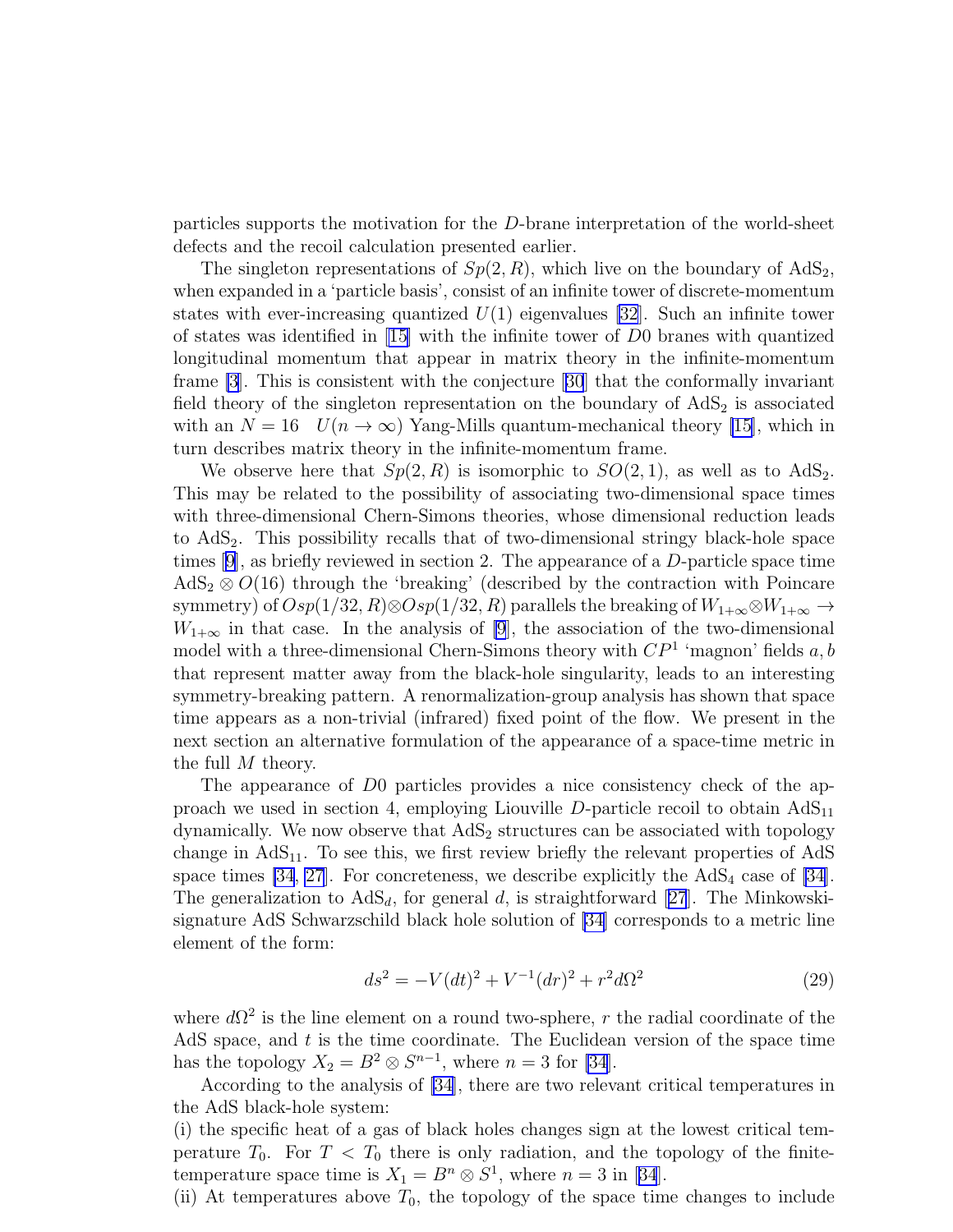black holes, becoming  $X_2 = B^2 \otimes S^{n-1}$ .

(iv) For temperatures greater than a higher value  $T > T_2$ , there is no equilibrium configuration without a black hole. <sup>3</sup>

The extension of the above analysis to our 11-dimensional  $AdS_{11}$  case is straightforward [\[27\]](#page-19-0). The important point to notice, for our purpose, is the fact that the black-hole space time  $X_2$  includes the two-dimensional  $AdS_2$  space, on the boundary of which live the quantum-mechanical D0 particles, as discussed in [\[15](#page-18-0)] and mentioned above. Therefore, we associate the group-theoretic observations of [\[15](#page-18-0)], with the topology change:  $X_1 \rightarrow X_2$  due to the appearance of black-hole AdS space times. As discussed above, such topology changes may be interpreted as corresponding to condensation of world-sheet vortex defects. Notice, however, that the rôle of temperature in this case is played by the central charge deficit of the 'matter' theory ([14\)](#page-4-0). Thus, when the matter central charge d reaches the critical value, corresponding to the lowest temperature  $T_0$  of [\[34](#page-19-0)], the topology changes, in the sense that the vacuum becomes dominated by an unstable plasma of free vortex and monopole world-sheet defects.

The presence of a discrete tower of states living on the boundary of  $AdS<sub>2</sub>$  has been argued [\[15\]](#page-18-0) to be crucial for yielding the correct description of the D0-particle quantum mechanics. Such delocalized states are therefore viewed as gravitational degrees of freedom. In this respect, the attention of the alert reader should be called to a parallel phenomenon that arises in two-dimensional stringy black holes with matter. There, conformal invariance on the world sheet requires, in a black-hole space time, the coupling to lowest-level zero-momentum string 'tachyon' states of discrete solitonic delocalized states that belong to higher string levels[[36\]](#page-19-0). In the  $AdS<sub>2</sub>$  case, the discrete tower of states corresponds to a generalization of these lowest zero-momentum 'tachyon' states, rather than the higher-spin delocalized states of the two-dimensional black hole.

A final topic of relevance here is the tensoring of the singleton representation in each factor of  $Osp(1|32, R)$ . The resulting theory consists, according to [\[16\]](#page-18-0), of a doubleton representation that lives on the boundary of  $AdS_{11}$ , which is a tendimensional Minkowski space, and is scale invariant. The next question concerns the coupling of such scale-invariant theories to superstrings, which is discussed in the next section.

## 7 Strings as Wilson Loops in TGTs

Invoking some mean-field conjectures, Horava[[10](#page-18-0)] has shown how one can derive the field content of the 11-dimensional supergravity by calculating Wilson

<sup>&</sup>lt;sup>3</sup>There is also an intermediate temperature  $T_1: T_0 < T < T_1 < T_2$ , below which the free energy of the black hole is positive, so the black hole tends to evaporate, and above which the free energy of the configuration with the black hole and thermal radiation is lower than the corresponding configuration with just thermal radiation, so that the radiation tunnels to a black-hole state. In our apprach, this tunnelling may be described by world-sheet instantons[[7,](#page-18-0) [35\]](#page-19-0), which we do not explore further here.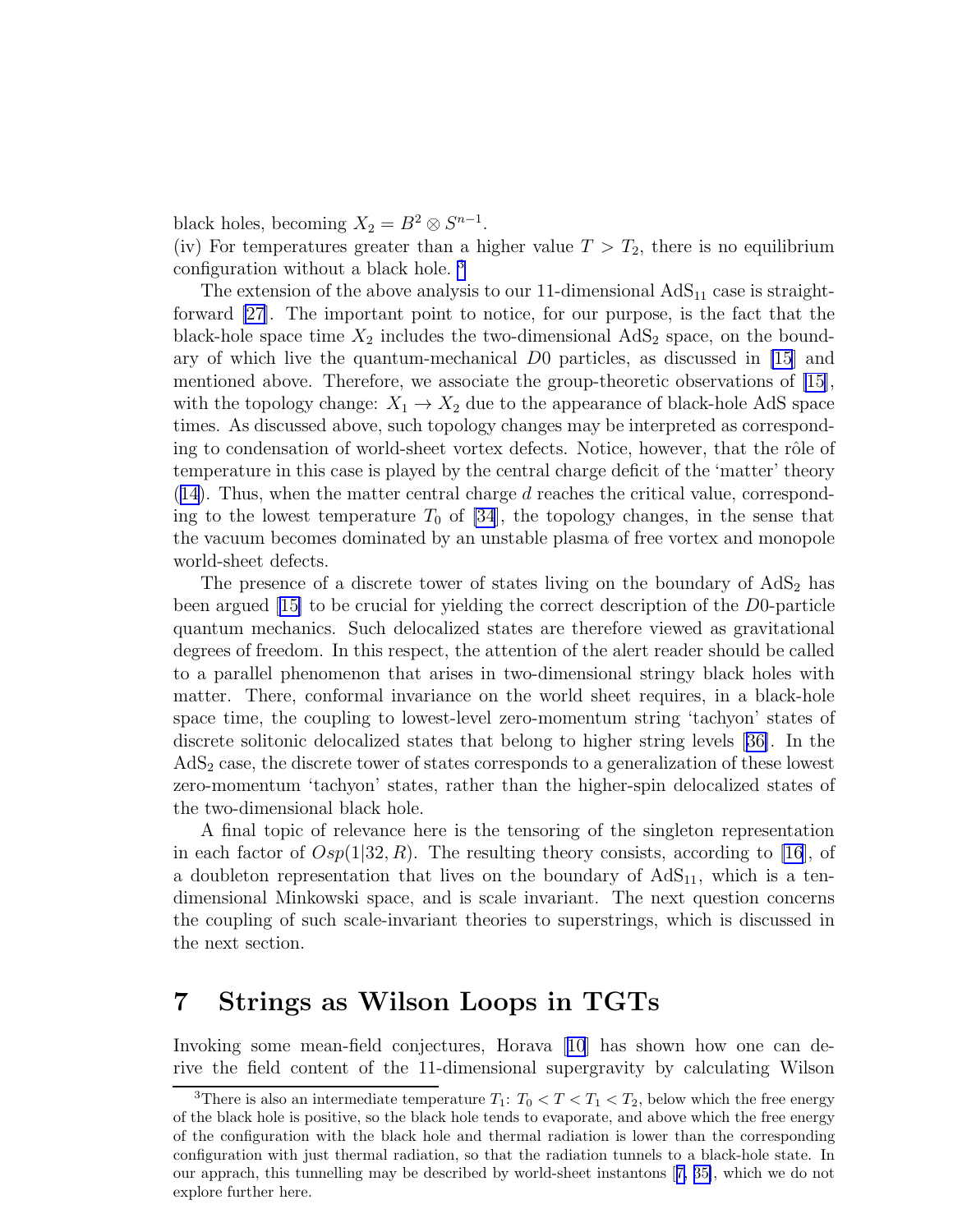<span id="page-12-0"></span>loops  $\langle W(C) \rangle$  of 'partons' in his 11-dimensional TGT with gauge supergroup  $Osp(1|32, R) \otimes Osp(1|32, R)$ . Horava [\[10\]](#page-18-0) did not provide a dynamical model for these 'partons' and Wilson loops. However, our Liouville string approach provides a natural conjecture for their origins, and, as we shall see below, a rather modified proposal for a local field-theory description of M theory.

As a prelude to our results, we first review briefly the work of[[17](#page-18-0)], according to which certain scale-invariant Green-Schwarz superstring theories in flat target space are equivalent to Abelian gauge theories. This equivalence should be understood in the sense that

$$
\langle W(C) \rangle \sim e^{iS_{\sigma}} \tag{30}
$$

where  $S_{\sigma}$  is a world-sheet action that encodes the area of the Wilson loop, and  $W(C)$ is some combination of observables, expressed in terms of chiral currents  $e^{\int J.A}$ , which go beyond the standard Wilson loops. The action S becomes a standard world-sheet action if a string scale is generated dynamically by an appropriate condensation mechanism.

The analysis of[[17\]](#page-18-0) was performed for four-dimensional target spaces, but it can be generalized straightforwardly to six and ten dimensions. For reasons of concreteness and calculational simplicity, we review the analysis in the four-dimensional case, where the gauge field theory coupling is dimensionless.

We consider an Abelian supersymmetric gauge theory, described by a standard Maxwell Lagrangian in a superfield form.  $4\degree$  The connection with string theory emerges by considering the Stokes theorem on a two-dimensional surface  $\Sigma$ , whose boundary is the loop C. If one parametrizes the curve C by  $\lambda$ , then one may write the exponent of the Wilson loop as

$$
S_{int} = ie \int_C d\tau A(X(\tau)) \frac{\partial}{\partial \tau} X(\tau)
$$
\n(31)

and the Stokes theorem tells us that

$$
S_{int} = \frac{ie}{2} \int_{\Sigma(C)} d^2 \sigma \epsilon^{ab} F_{\alpha\beta}, \qquad a, b = 1, 2,
$$
 (32)

where  $X^M$ ,  $M = 1, \ldots, D$ , is a D-dimensional space-time coordinate for the gauge theory. We denote by lower-case Latin indices the two-dimensional coordinates of the surface  $\Sigma$ , which plays the rôle of the world-sheet of the string and is equivalent to the gauge theory in question [\[37](#page-19-0)]. The quantity  $F_{ab} = \partial_a X^M \partial_b X^N F_{NM} = \partial_a A_b - \partial_b A_a$  is the pull-back of the Maxwell tensor on the world sheet  $\Sigma$ , with  $A_a$  the corresponding projection of the gauge field on  $\Sigma$ :

$$
A_a = v_a^M A_M \qquad ; \qquad v_\alpha^M \equiv \partial_a X^M, a = 1, 2; M + 1, \dots D(= 4). \tag{33}
$$

From a two-dimensional view-point, this looks like a Chern-Simons term for a twodimensional gauge theory on  $\Sigma$ , bounded by the loop C. The world sheet 'magnetic

<sup>&</sup>lt;sup>4</sup>The extension of this analysis to the non-Abelian case raises interesting technical issues that are currently under study.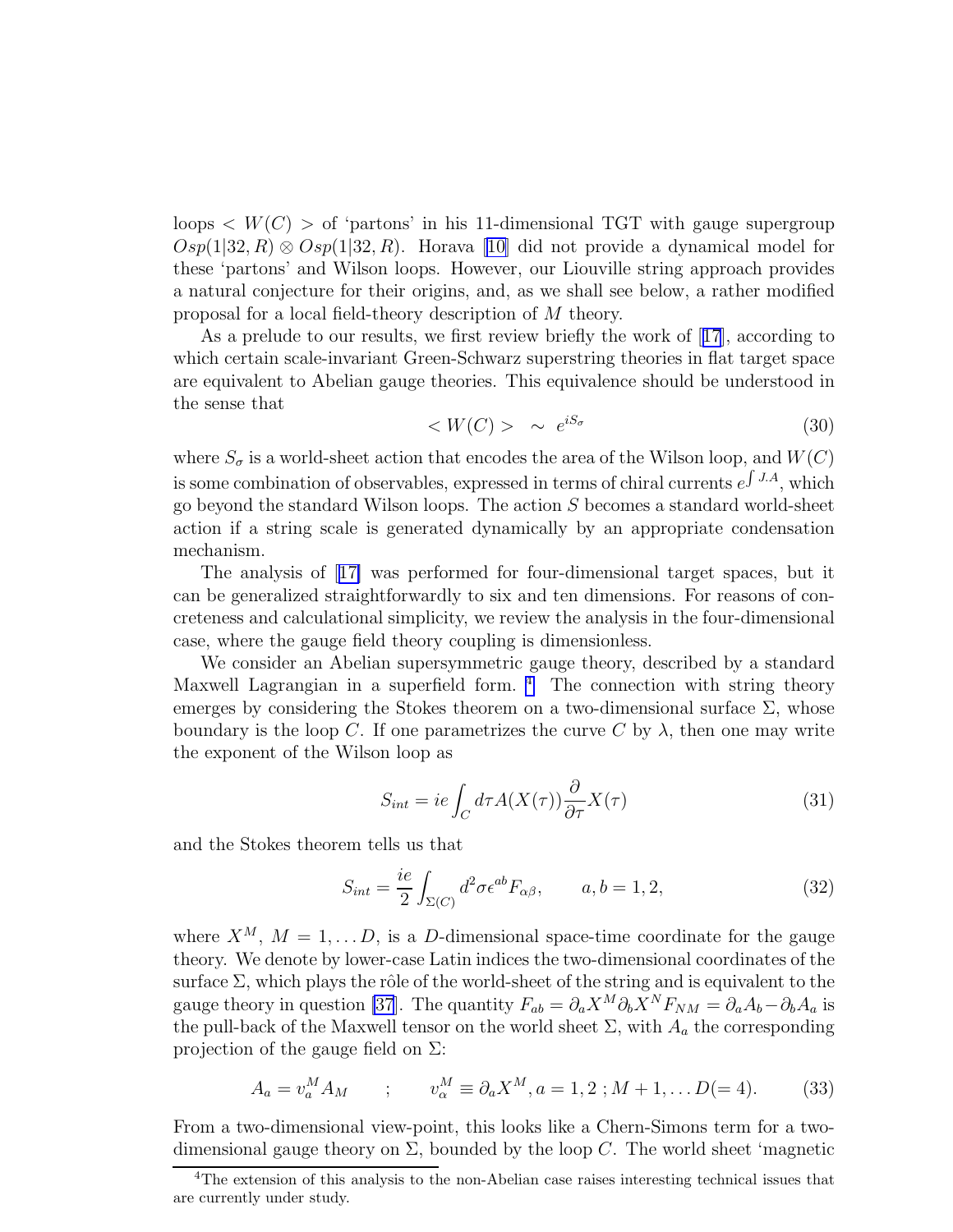field' corresponding to([33\)](#page-12-0) reads:

$$
\mathcal{B} = \epsilon^{\alpha\beta}\partial_{\alpha}A_{\beta} = \epsilon^{\alpha\beta}\partial_{\alpha}\partial_{\beta}X^{M}A(X)_{M} + \frac{1}{2}\epsilon^{\alpha\beta}\partial_{\alpha}X^{M}\partial_{\beta}X^{N}F_{NM}
$$
(34)

Notice that the presence of world-sheet vortices is associated with the first term on the right-hand-side of (34), whilst world-sheet monopoles are associated with the second term, which is also gauge invariant in target space.

The novel observation of [\[17](#page-18-0)] is the possibility, in a supersymmetric gauge theory, of constructing a second superstring-like observable, in addition to the Wilson loop, which is again defined on the two-surface  $\Sigma$ , and is consistent with all the symmetries of the theory. The second observable is easily understood in the two-dimensional superfield formalism:

$$
Z^{\mathcal{A}} \equiv (X^M, \theta^m, \theta^{\dot{m}})
$$
\n(35)

Thepull-back basis  $v_a^M$  in ([33](#page-12-0)) is now extended to  $v_a^A = E^A_B \partial_a z^B$ , with the following components [\[17\]](#page-18-0):

$$
v_a^{\alpha \dot{\alpha}} = \partial_z x^{\alpha \dot{\alpha}} - \frac{i}{2} \left( \theta^{\alpha}(\sigma) \partial_a \theta^{\dot{\alpha}}(\sigma) + \theta^{\dot{\alpha}}(\sigma) \partial_a \theta^{\alpha}(\sigma) \right)
$$
  
\n
$$
v_a^{\alpha} = \partial_a \theta^{\alpha}(\sigma)
$$
  
\n
$$
v_a^{\dot{\alpha}} = \partial_a \theta^{\dot{\alpha}}(\sigma)
$$
\n(36)

in standard notation [\[38\]](#page-20-0), where Greek dotted and undotted indices denote superspacecomponents, with  $x^{\alpha\dot{\alpha}} \equiv X^M$ , etc.. Following [[17](#page-18-0)], we now define

$$
C_{ab}^{\alpha\beta} \equiv \frac{i}{2} v_{a\dot{\beta}}^{(\alpha} v_b^{\beta)\dot{\beta}},
$$
  
\n
$$
C_{ab}^{\alpha} \equiv v_a^{\alpha\dot{\alpha}} v_{b\dot{\alpha}} :
$$
  
\n
$$
C^{\alpha} = \epsilon^{ab} C_{ab}^{\alpha}, \qquad C^{\alpha\beta} = \epsilon^{ab} C_{ab}^{\alpha\beta}
$$
\n(37)

with similar relations holding for appropriately-defined dotted components of  $C$ , as found in [\[17\]](#page-18-0). Note that  $C^{\alpha}$  vanishes in the absence of supersymmetry, whilst  $C^{\alpha\beta}$  exists also in non-supersymmetric gauge theories. In the presence of defects, as we shall later, this is no longer the case, and  $C^{\alpha}$  can have non-supersymmetric remnants.

The supersymmetric Wilson loop, expressing the interaction between the superparticle and a supersymmetric gauge theory in the approach of [[17](#page-18-0)], may now expressed as:

$$
W(C) = e^{S_{int}^{(1)}}, \qquad S_{int}^{(1)} \equiv \frac{i}{2} \int_{\Sigma(C)} d^2 \sigma \epsilon^{ab} \mathcal{F}_{ab}
$$

$$
\mathcal{F}_{ab} \equiv \epsilon_{ab} \{ \frac{1}{2} C^{\alpha \beta}(\sigma) D_{\alpha} W_{\beta}(x(\sigma), \theta(\sigma)) + C^{\alpha}(\sigma) W_{\alpha}(x(\sigma), \theta(\sigma)) + h.c. \}
$$
(38)

where  $W_{\alpha}(x(\sigma), \theta(\sigma))$  is the chiral superfield of the supersymmetric Abelian gauge theory.The exponent  $S_{int}^{(1)}$  clearly reduces to the standard expression ([31\)](#page-12-0) in nonsupersymmetric cases.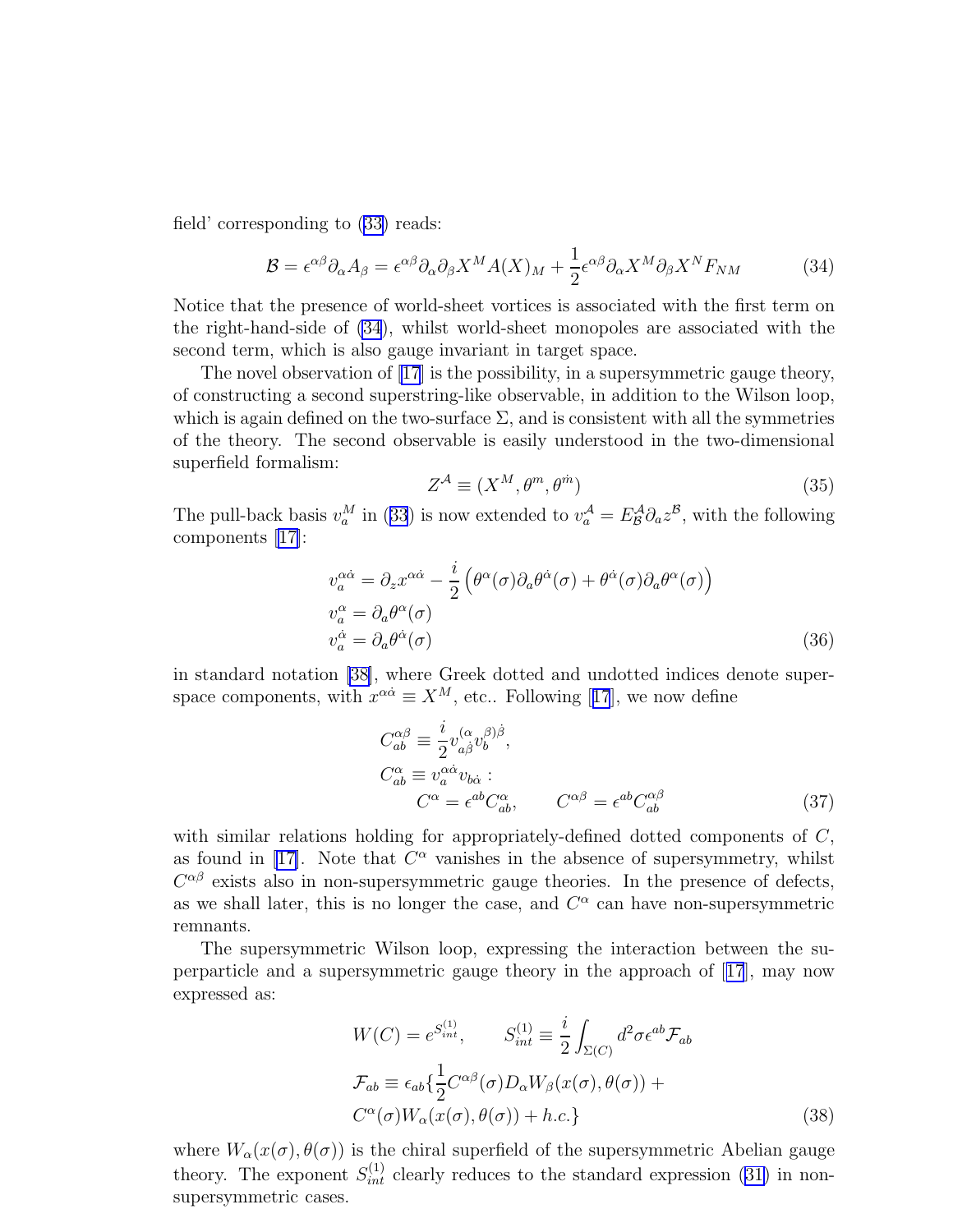<span id="page-14-0"></span>It was pointed out in [\[17](#page-18-0)] that there is a second superstring-like observable,  $\Psi(\Sigma)$ , defined on the world-sheet surface  $\Sigma$ , which is constructed out of the  $C_{ab}^{\alpha}$ components, which therefore - in the absence of world-sheet defects - exists only in supersymmetric gauge theories:

$$
\Psi(\Sigma) \equiv e^{iS_{int}^{(2)}}, \qquad S_{int}^{(2)} \equiv \kappa \int_{\Sigma(C)} d^2 \sigma \sqrt{-\gamma} \gamma^{ab} C_{ab}^{\alpha}(\sigma) W_{\alpha}(x(\sigma), \theta(\sigma)) + h.c. \tag{39}
$$

where  $\gamma^{ab}$  is the metric on  $\Sigma$ . This term, unlike the standard Wilson loop, is not a total world-sheet derivative, and therefore lives in the bulk of the world-sheet  $\Sigma$ , and depends on the metric  $\gamma$ . The coupling constant  $\kappa$  is defined classically as an independent coupling. However, one expects that quantum effects will relate it to the gauge coupling constant  $e$ , a point we return to later. This second observable has been expressed in [\[17](#page-18-0)] in terms of 'chiral' currents on  $\Sigma$ , located at the string source:

$$
S_{int}^{(2)} = \int d^6 Z \left( \mathcal{J}^\alpha W_\alpha + h.c. \right),
$$
  
\n
$$
\mathcal{J}^\alpha \equiv \kappa \int_{\Sigma(C)} d^2 \sigma \sqrt{-\gamma} \gamma^{ab} C_{ab}^\alpha(\sigma) \delta^{(6)}(Z - Z(\sigma)),
$$
  
\n
$$
\delta^{(6)}(Z - Z(\sigma)) = \delta^{(4)}(Z - Z(\sigma)) \left( \theta - \theta(\sigma) \right)^2
$$
\n(40)

Upon integrating out the gauge field components in (39), i.e., considering the vacuum expectation value  $\langle \Psi(\Sigma) \rangle$ , where  $\langle \ldots \rangle$  denotes averaging with respect to the Maxwell action for the gauge field, the authors of[[17\]](#page-18-0) have obtained a superstringlike action, which is scale invariant in target space, as well as on the world sheet:

$$
\langle \Psi(\sigma) \rangle_{Maxwell} = e^{S_0 + S_1}
$$
  
\n
$$
S_0 \equiv \frac{\kappa_0^2}{16\pi} \int_{\Sigma} d^2 \sigma \sqrt{-\gamma} \gamma^{ab} v_a^M v_b^N \sigma_M \sigma_N,
$$
  
\n
$$
S_1 \equiv \frac{\kappa_1^2}{4\pi} \int_{\Sigma(C)} \sqrt{-\gamma} \gamma^{ab} v_a^M v_b^N \eta_{MN} \sigma^K \sigma_K
$$
\n(41)

where upper-case Latin indices denote target-space indices  $(M, N, K = 1, \ldots d)$ 4)), and

$$
v_a^M \equiv \partial_a X^M(\sigma) - i \overline{\theta}^m(\sigma) \Gamma^M \partial_a \theta_m(\sigma)
$$
  

$$
\sigma^M = \frac{\sqrt{-\gamma} \epsilon^{ab}}{\sqrt{\det G}} \partial_a v_b^M, \quad G_{ab} \equiv v_a^M v_b^N \eta_{MN}
$$
 (42)

in standard four-component notation in target space, where the  $m$  are spinor indices, and the  $\Gamma^M$  are four-dimensional Dirac matrices. The dimensionless coupling constants  $\kappa_{0,1}$  appear arbitrary at the classical level, but one expects them to be related to the dimensionless gauge coupling  $e$ , in the quantum theory.

Theimportant observation in [[17](#page-18-0)] was the fact that the world-sheet action  $S_2$  (39) resembles the classical Green-Schwarz superstring action in flat four-dimensional target space, provided that condensation occurs for the composite field

$$
\Phi \equiv \sigma^M \sigma_M, \qquad M = 1, \dots D(= 4), \tag{43}
$$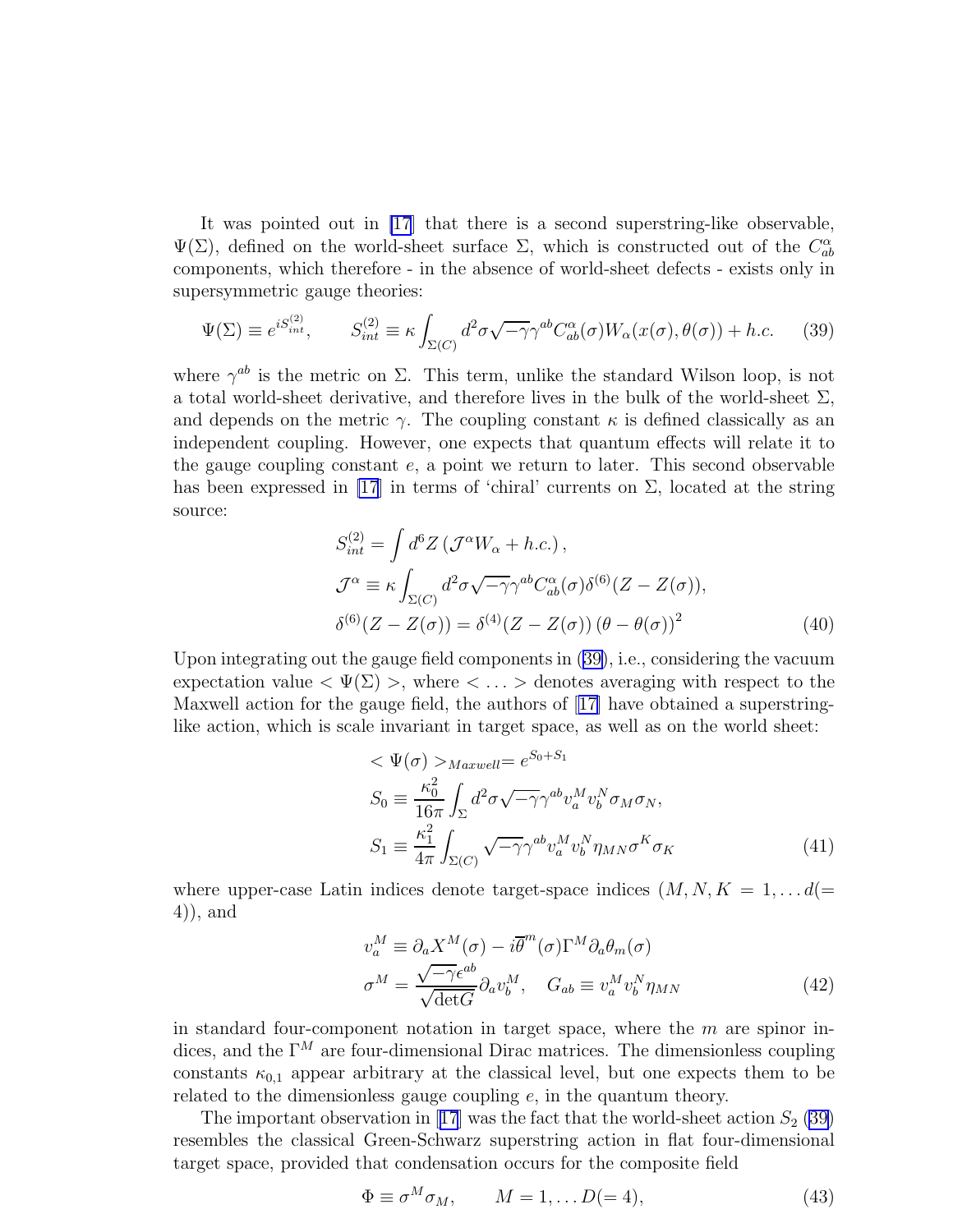which may be interpreted as the dilaton in target space, so that

$$
\frac{\kappa_1^2}{4\pi} < \Phi > = \mu_{string \ tension} \tag{44}
$$

Such condensation would enable the string tension  $\mu$  to be obtained from a gauge theory without dimensionful parameters. The question of physical interest is what causes this condensation, which presumably is responsible for a 'spontaneous breaking' of the scale invariance of four-dimensional string theory.

We note that the above definition of the composite field  $\Phi$  may be extended to higher-dimensional cases, which are of interest to us in this M-theory application, by simplycontracting the integrand of ([39](#page-14-0)) with appropriate powers of  $\Phi$  so as to make the coupling constant  $\kappa$  dimensionless. This can be understood as the definition of the superstring observable  $\Psi$  in more than four target space-time dimensions. It is important to note that the dimensionality of the coupling constant  $\kappa$  is the same as that of the gauge theory coupling e only for space-time dimensionality four, six and ten, where supersymmetric theories exist as well.

We now present a scenario for the formation of such a condensate, which is an extension of the ideas of [\[27](#page-19-0)]. We associate the second observable([39](#page-14-0)) of [\[17](#page-18-0)] to the condensation of non-trivial world-sheet defects. The scenario is based on the recent interpretation[[27\]](#page-19-0) of confinement in purely gluonic non-Abelian gauge theories, by means of a holographic principle encoding confinement quantum physics in the classical geometry of uncompactified  $AdS<sub>5</sub>$  space times. In such a picture, fourdimensional conformally-invariant Minkowski space time is viewed as the boundary ofan  $AdS_5$  space time, in the spirit of [[30, 27\]](#page-19-0). Macroscopic black holes disappear at temperatures below  $T_0$ , where only radiation-dominated universes exist [\[34](#page-19-0)], as discussed above. Witten [\[27\]](#page-19-0), has associated this temperature to a confiningdeconfining phase transition for quarks, and stressed the fact that, for spatial Wilson loops the area law and the associated string tension are obtained only for finite-temperature field theory, because of the conformal invariance of the zerotemperature four-dimensional gauge theory, whose renormalization-group  $\beta$  function vanishes identically.

It is important to notice that condensation of composite operators can occur for both vortex([2](#page-2-0)) and monopole([7\)](#page-3-0) configurations. Let us first examine the case of the manifold with topology  $X_1 = B^n \otimes S^1$ . In this case, one may consider the role of vortices on the world sheet of the string, wrapped around the compact dimension  $S^1$ . The condensation of such vortices, bound into pairs with antivortices, results in the quantity  $\Phi$  [\(43](#page-14-0)) acquiring a non-trivial vacuum expectation value  $\langle \Phi \rangle \neq 0$ . In the classical AdS picture described above, it is the non-trivial Planckian dynamics of a five-dimensional space time which is responsible for the above phenomenon. In such a case the standard Berezinskii-Kosterlitz-Thouless phase transition temperature for vortex condensation on the world sheet of critical strings[[18\]](#page-18-0) may be identified with  $T_0$  of the AdS Black Hole space time.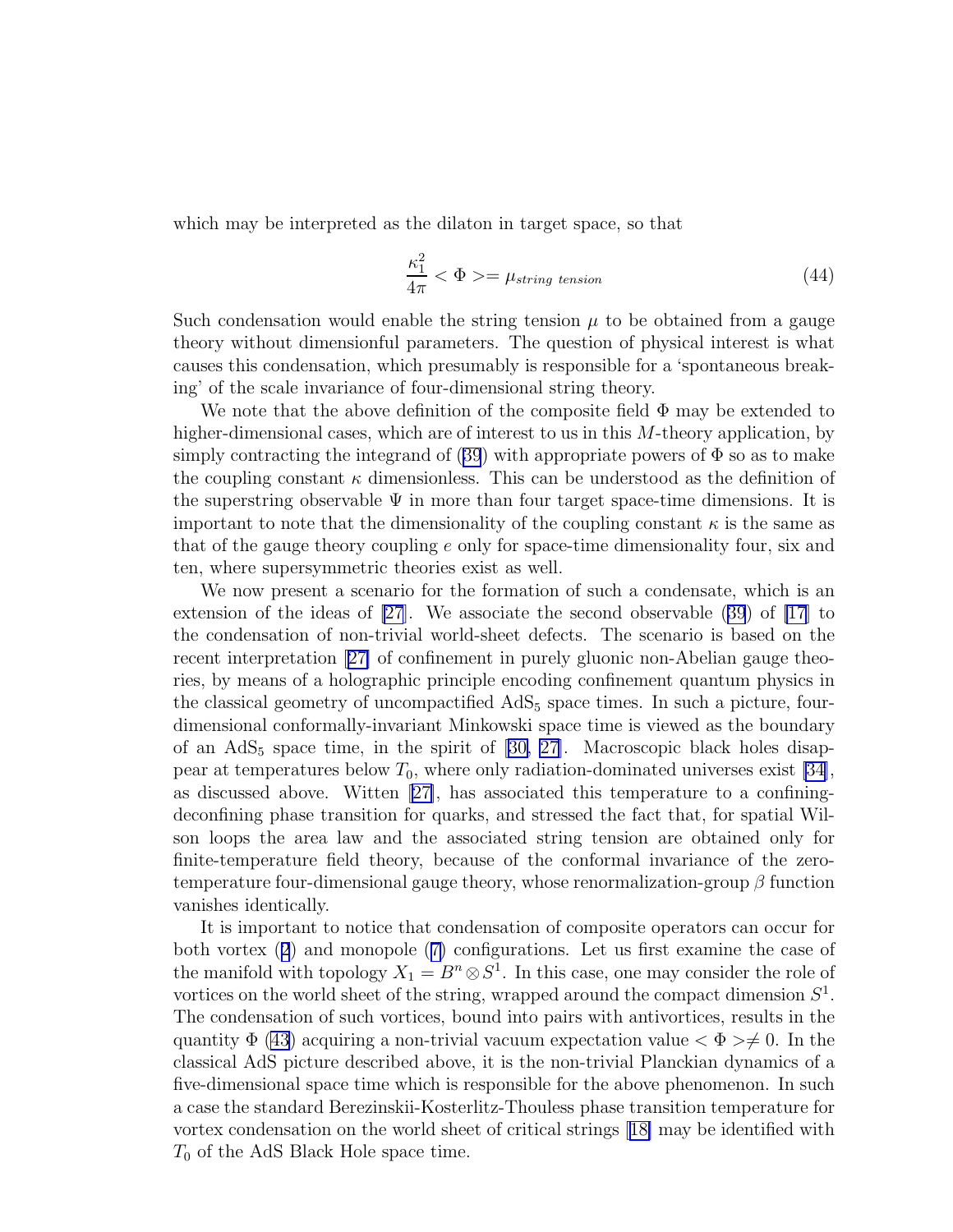## <span id="page-16-0"></span>8 A Conjecture for the Structure and Dynamics of M Theory

We are now equipped to formulate a conjecture on the structure and dynamics of M theory. Since ten-dimensional Minkowski space time may be considered as the boundary of  $AdS_{11}$ , which arises dynamically through the Liouville dressing of a quantum-fluctuationg  $D$  particle, we invoke the analysis of [\[17\]](#page-18-0) for Abelian gauge theories, to conjecture that there exists a conformal field theory on the tendimensional Minkowski space time  $\mathcal{M}$ , which is dual to  $AdS_{11}$  in the following sense[[30](#page-19-0)]:

$$
\langle e^{\int_{\mathcal{M}} \phi_0 \mathcal{O}} \rangle_{CFT} = Z_{AdS_{11}}(\phi) \tag{45}
$$

where the  $\mathcal O$  are appropriate local operators of the conformal field theory. This is supported by the fact that the conformal group of  $\mathcal M$  is the same as  $SO(2, 10)$ . Gunaydin has suggested[[16](#page-18-0)] that the conformal field theory might be the doubleton field theory living on  $\mathcal{M}$ .

At this point, we should also remark that, according to Horava [\[10\]](#page-18-0), the correspondence with the 11-dimensional supergravity occurs through partons of the gauge group  $Osp(1/32, R) \otimes Osp(1/32, R)$  in an 11-dimensional Chern Simons topological Gauge theory. This is different from the conjecture (45), which seems more natural from the point of view of [\[17,](#page-18-0) [30\]](#page-19-0). However, the approach of[[10\]](#page-18-0) may be connected to the conjecture (45), if one makes a connection between the Chern-Simons gauge theory on  $Osp(1/32, R) \otimes Osp(1/32, R)$  used in [\[10\]](#page-18-0) with an appropriate string theory in a gravitational background in 12 space-time dimensions. Such a correspondence should be expected from the isomorphism of the supergroup extension of  $SO(1,11)$ with  $Osp(1/32, R) \otimes Osp(1/32, R)$ . Summing this string theory, of Liouville type, over world-sheet genera in gravitational 12-dimensional backgrounds, as discussed above, produces a path integral over string backgrounds, as discussed in [\[39\]](#page-20-0).

The fact that the 12-dimensional space-time backgrounds are not Lorentz covariant is not a problem, in view of the non-covariant form of the Liouville theory. The basic formula of [\[39\]](#page-20-0) for such a string-theory space quantization may be summarized as:

$$
\mathcal{Z} = \int Dg^{i} e^{-C[g^{j}] + \int d^{2}\sigma \partial_{\alpha} X^{M} \partial^{\alpha} X^{N} < \partial^{\gamma} J_{\gamma,M} \partial^{\delta} J_{\delta,N} >_{g} + \dots
$$
\n(46)

where the  $\{g^i\}$  denotes an appropriate set of backgrounds, including the graviton, the  $\dots$  denote antisymmetric tensor and other string sources,  $C[g]$  is the Zamolodchikov central-charge action, which plays the rôle of an effective (low-energy) target-space action of the string theory, and the  $J_M$  are Noether currents, corresponding to the translation invariance in target space time of the string. The measure of integration  $Dq<sup>i</sup>$  arises from summing over world-sheet genera.

It was argued in[[39\]](#page-20-0) that condensation in the two-point function of the currents may lead to well-defined normalizable metric backgrounds, coupled to the string source, provided that the currents are logarithmic [\[23\]](#page-19-0). The same would be true for antisymmetric tensor source terms, etc.. This means that there are appropriate  $p$ -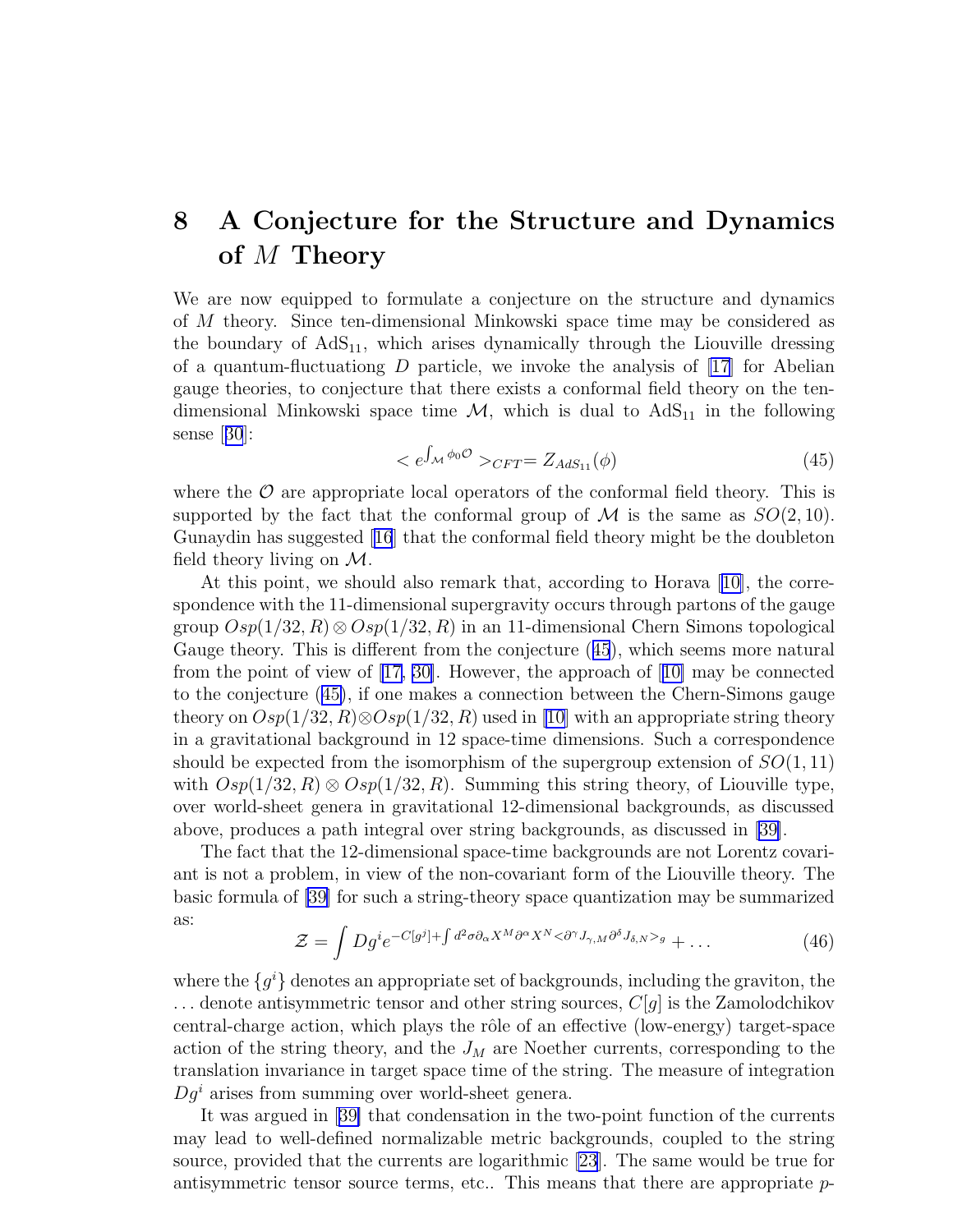<span id="page-17-0"></span>brane solutions, obtainable as saddle points, with respect to the various backgrounds  $\bar{g}^i$ ,of the partition function ([46](#page-16-0)). For instance, for graviton backgrounds,

$$
\frac{\delta}{\delta G_{MN}} C[\bar{g}] + V_{MN} = 0 \tag{47}
$$

where the graviton vertex operator  $V_{MN}$  plays the rôle of an external string source.

Among such solutions there would be AdS backgrounds, such as the ones discussed above, which are already known to be associated with logarithmic recoil operators[[24](#page-19-0)]. Based on these considerations, one may expect a connection of the quantum theory of [\[10\]](#page-18-0): <  $W(C) > \sim \mathcal{Z}$ , with the classical AdS theory, c.f. the mean-field approximation in (47). In that case, a classical AdS effective action which has a holographic property [\[27](#page-19-0), [30\]](#page-19-0) may be viewed as the mean-field result of the quantum theory of the fluctuating stringy background([46\)](#page-16-0). In this picture, the appearance of a doubleton conformal field theory [\(45](#page-16-0)) on the boundary Minkowski space time may well be valid  $5$ , thereby unifying the conjecture  $(45)$ , also made in[[16\]](#page-18-0), with that made in [\[10](#page-18-0)]. However, we re-emphasize that the above discussion should be considered conjectural at the present stage.

#### Acknowledgements

The work of D.V.N. is supported in part by the Department of Energy under grant number DE-FG03-95-ER-40917.

### References

[1] J. Polchinski, Phys. Rev. Lett. 75 (1995), 184;

C. Bachas, Phys. Lett. B374 (1996), 37;

J. Polchinski, S. Chaudhuri and C. Johnson, heo-th/9602052 and references therein;

J. Polchinski, TASI lectures on D branes[,hep-th/9611050](http://arxiv.org/abs/hep-th/9611050), and references therein;

E. Witten, Nucl. Phys. B460 (1996), 335;

For a recent review see: A. Sen, [hep-th/9802051,](http://arxiv.org/abs/hep-th/9802051) and references therein.

- [2] For a review see: M. Duff, Int. J. Mod. Phys. A11 (1996), 5623, and references therein.
- [3] T. Banks, W. Fischler, S. Shenker and L. Susskind, Phys. Rev. D55 (1997), 5112.
- [4] J. Ellis, N.E. Mavromatos and D.V. Nanopoulos, Mod. Phys. Lett. A12 (1997), 2813.

<sup>5</sup> In the sense that, at least at present, we do not see an apparent conflict between the two conjectures.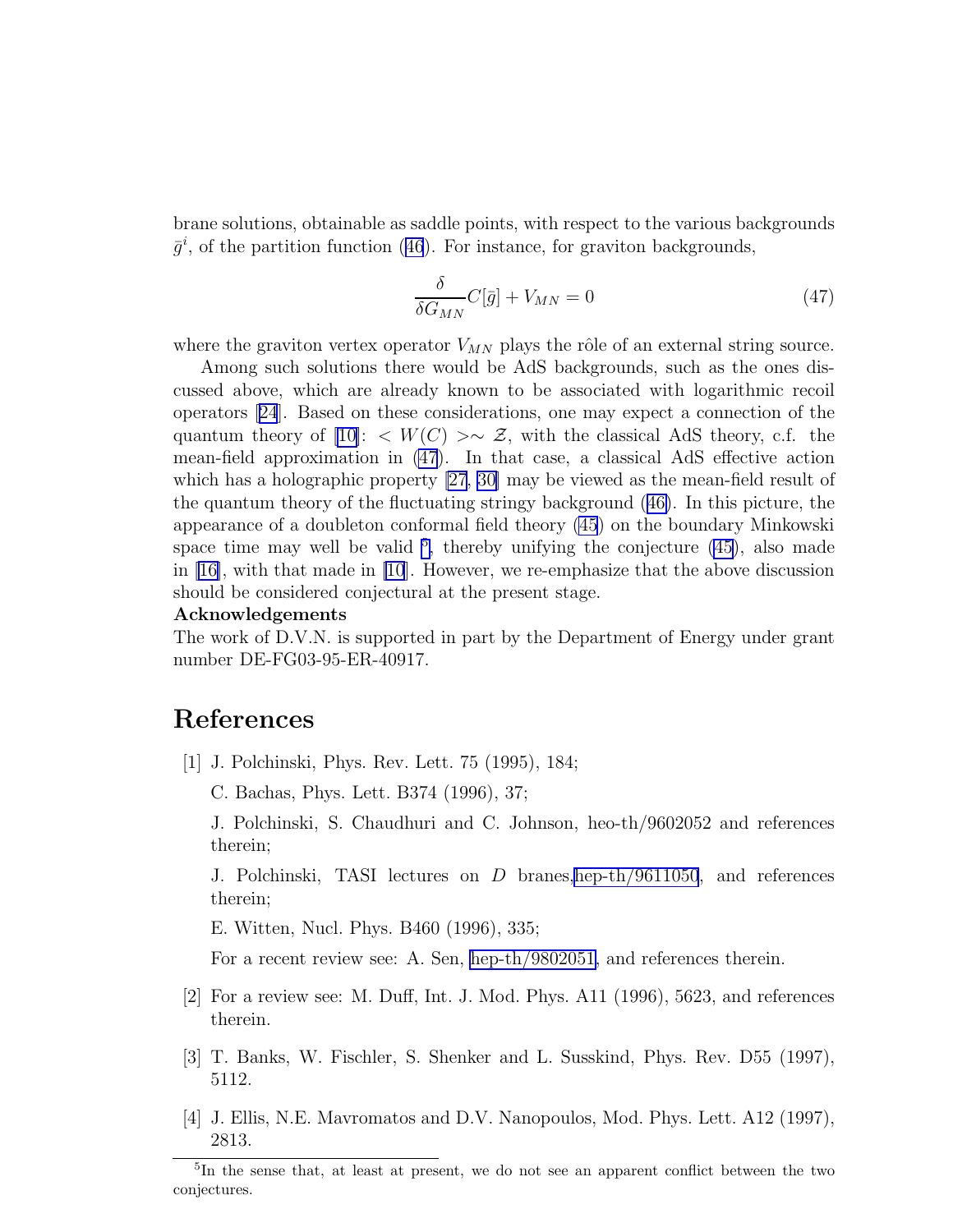- <span id="page-18-0"></span>[5] I. Antoniadis, C. Bachas, J. Ellis and D.V. Nanopoulos, Phys. Lett. B211 (1988), 383; Nucl. Phys. B328 (1989), 117.
- [6] F. David, Mod. Phys. Lett. A3 (1988), 1651; J. Distler and H. Kawai, Nucl. Phys. B321 (1989), 509; see also: N.E. Mavromatos and J. L. Miramontes, Mod. Phys. Lett. A4 (1989), 1847.
- [7] J. Ellis, N.E. Mavromatos and D.V. Nanopoulos, Phys. Lett. B293 (1992), 37; Mod. Phys. Lett. A10 (1995), 425;

Lectures presented at the Erice Summer School, 31st Course: From Supersymmetry to the Origin of Space-Time, Ettore Majorana Centre, Erice, July 4-12 1993; [hep-th/9403133,](http://arxiv.org/abs/hep-th/9403133) 'Subnuclear Series' Vol. 31, (World Scientific, Singapore 1994), p.1.

- [8] E. Witten, Phys. Rev. D44 (1991), 314.
- [9] J. Ellis, N.E. Mavromatos and D.V. Nanopoulos, Phys. Lett. B289 (1992), 25.
- [10] P. Horava, [hep-th/9712130.](http://arxiv.org/abs/hep-th/9712130)
- [11] T. Eguchi, Mod. Phys. Lett. A7 (1992), 85.
- [12] J. Ellis, N.E. Mavromatos and D.V. Nanopoulos, Phys. Lett. B288 (1992), 23.
- [13] J. W. Van Holten and A. Van Proyen, J. Phys. A15 (1982), 3763.
- [14] C. Fronsdal, Phys. Rev. D12 (1975), 3819; M. Flato and C. Fronsdal, Lett. Math. Phys. 2 (1978), 421.
- $[15]$  M. Günaydin and D. Minic, [hep-th/9802047](http://arxiv.org/abs/hep-th/9802047) and references therein.
- [16] M. Günaydin, [hep-th/9803138.](http://arxiv.org/abs/hep-th/9803138)
- [17] M. Awada and F. Mansouri, Phys. Lett B384 (1996), 111; ibid. B387 (1996), 75.
- [18] I. Kogan, JETP Lett. (1987), 709; B. Sathiapalan, Phys. Rev. D35 (1987), 709; J. Atick and E. Witten, Nucl. Phys. B310 (1988), 291; A.A. Abrikosov Jr. and I. Kogan, Int. J. Mod. Phys. A6 (1991), 1501.
- [19] B. Ovrut and S. Thomas, Phys. Lett. B237 (1991), 292.
- [20] V.L. Berezinskii, JETP 34 (1972), 610 ; J.M. Kosterlitz and D.J. Thouless, J. Phys. C6 (1973), 1181.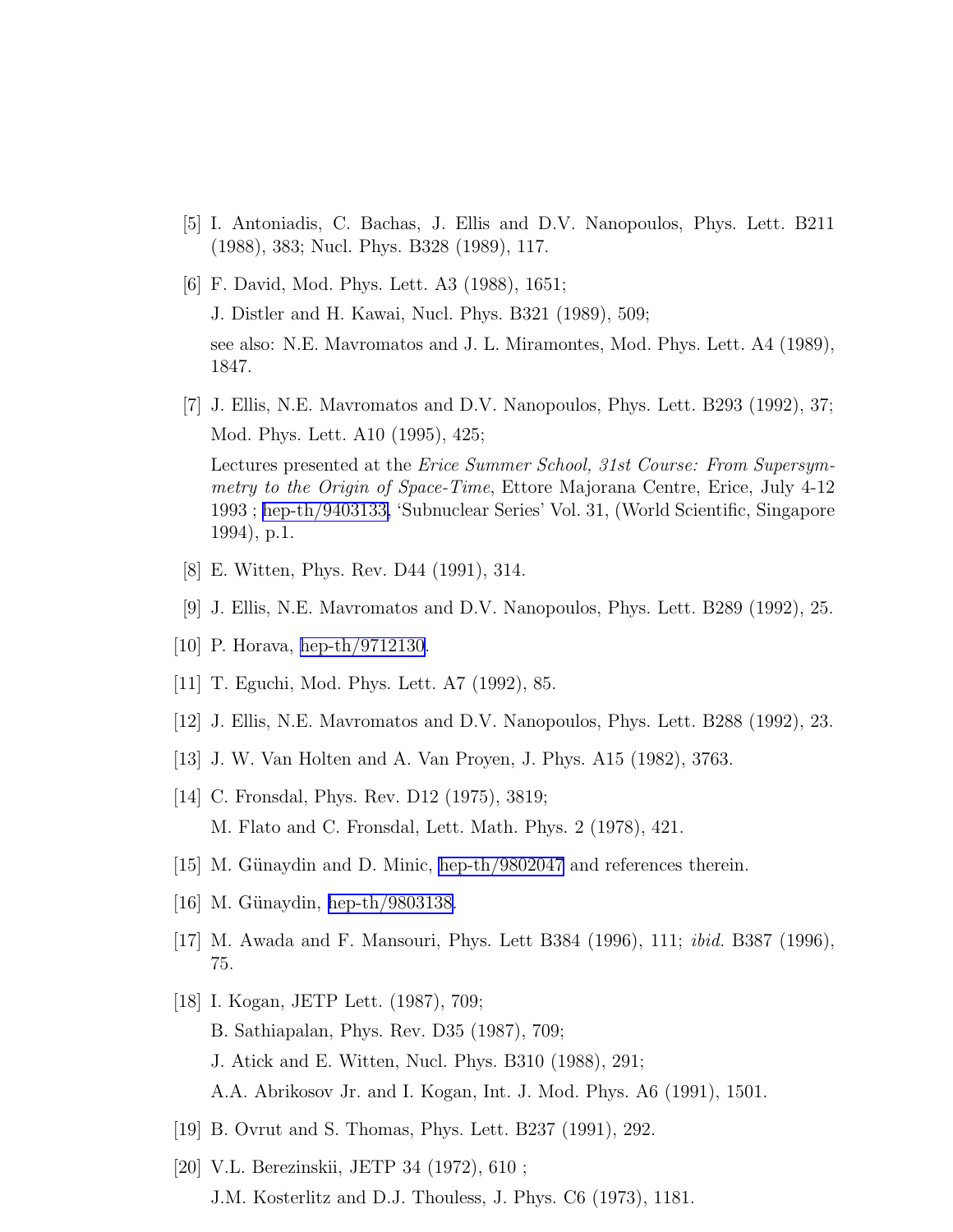- <span id="page-19-0"></span>[21] I. Bars and C. Kounnas, Phys. Rev. D56 (1997), 3664; I. Bars and C. Deliduman, Phys. Rev. D56 (1997), 6579; H. Nishino, [hep-th/9703214](http://arxiv.org/abs/hep-th/9703214).
- [22] J. Ellis, N.E. Mavromatos and D.V. Nanopoulos, [hep-th/9609238](http://arxiv.org/abs/hep-th/9609238), Int. J. Mod. Phys. A, in press; and Mod. Phys. Lett. A12 (1997), 1759.
- [23] V. Gurarie, Nucl. Phys. B410 (1993); For applications relevant to our context, see: A. Bilal and I. Kogan, Nucl. Phys. B449 (1995), 569; I. Kogan and N.E. Mavromatos, Phys. Lett. B375 (1996), 11; J.S. Caux, I. Kogan and A.M. Tsvelik, Nucl. Phys. B466 (1996), 444. N.E. Mavromatos and R.J. Szabo, [hep-th/9803092](http://arxiv.org/abs/hep-th/9803092).
- [24] I. Kogan, N.E. Mavromatos and J.F. Wheater, Phys. Lett. B387 (1996), 483.
- [25] F. Lizzi and N.E. Mavromatos, Phys. Rev. D55 (1997), 7859.
- [26] J. Ellis, P. Kanti, N.E. Mavromatos, D.V. Nanopoulos and E. Winstanley, Mod. Phys. A13 (1998), 303.
- [27] E. Witten, [hep-th/9802150;](http://arxiv.org/abs/hep-th/9802150) [hep-th/9803131](http://arxiv.org/abs/hep-th/9803131).
- [28] A. Salam and E. Sezgin, Supergravity in Different Dimensions (World Scientific, 1989).
- [29] R. Graham and J. Lee, Adv. Math. 87 (1991), 186.
- [30] J. Maldacena, [hep-th/9711200.](http://arxiv.org/abs/hep-th/9711200)
- [31] A. Chamseddine, Phys. Lett. B233 (1989), 291.
- [32] M. Günaydin, G. Sierra and P.K. Townsend, Nucl. Phys. B274 (1986), 429.
- [33] P. Horava, and E. Witten, Nucl. Phys. B460 (1996), 506; E. Witten, [hep-th/9609122.](http://arxiv.org/abs/hep-th/9609122)
- [34] S. Hawking and D. Page, Com. Math. Phys. 87 (1983), 577.
- [35] A.V. Yung, Int.J.Mod. Phys. A9 (1994), 591; ibid. A10 (1995), 1553.
- [36] S. Chaudhuri and J. Lykken, Nucl. Phys. B396 (1993), 270.
- [37] A. M. Polyakov, Nucl. Phys. B72 (1974), 461; ibid B268 (1986), 406; Gauge Fields and Strings (Harwood, 1987); see also: A.M. Polyakov, [hep-th/9711002;](http://arxiv.org/abs/hep-th/9711002) S. Gubser, I. Klebanov and A.M. Polyakov, [hep-th/9802109](http://arxiv.org/abs/hep-th/9802109).